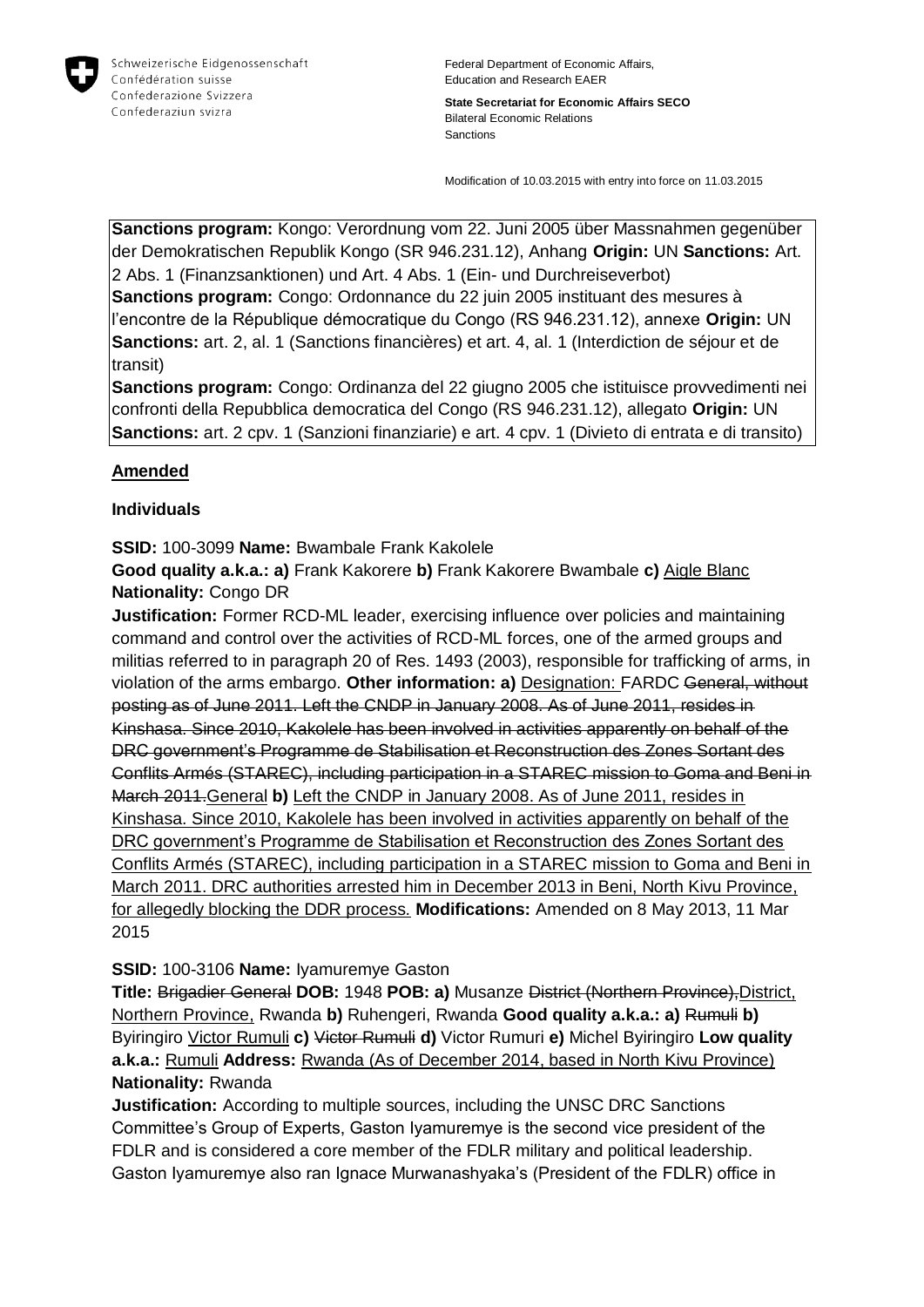Kibua, DRC until December 2009. **Other information: a)** FDLR President and 2nd Vice-President of FDLR-FOCA. As of June 2011, based at Kalonge, North Kivu Province. **b)**  Designation: a) FDLR President, b) 2nd Vice-President of FDLR-FOCA. **c)** Brigadier General. **Modifications:** Amended on 11 Mar 2015

# **SSID:** 100-3122 **Name:** Kakwavu Bukande Jérôme

**POB:** GomaGoma, Congo DR **Good quality a.k.a.: a)** Jérôme Kakwavu **b)** Commandant Jérôme **Low quality a.k.a.:** Commandant Jérôme **Nationality:** Congo DR **Justification:** Former President of UCD/FAPC. FAPC's control of illegal border posts between Uganda and the DRC – a key transit route for arms flows. As President of the FAPC, he exercised influence over policies and command and control over the activities of FAPC forces, which were involved in arms trafficking and, consequently, in violations of the arms embargo. According to the Office of the SRSG on Children and Armed Conflict, he was responsible for recruitment and use of children in Ituri in 2002. One of five senior FARDC officers who had been accused of serious crimes involving sexual violence and whose cases the Security Council had brought to the Government's attention during its visit in 2009. **Other information:** Given the rank of General in the FARDC in December 2004. As of June 2011, detained in Makala Prison in Kinshasa. OnAs of 25 March 2011, the High Military Court in Kinshasa opened a trial against Kakwavu for war crimescrimes. In November 2014, convicted by a DRC military court to ten years in prison for rape, murder, and torture. **Modifications:** Amended on 11 Mar 2015

# **SSID:** 100-3131 **Name:** Katanga Germain

# **Nationality:** Congo DR

**Justification:** FRPI chief. Involved in weapons transfers, in violation of the arms embargo. According to the Office of the SRSG on Children and Armed Conflict, he was responsible for recruitment and use of children in Ituri from 2002 to 2003. **Other information:** Appointed General in the FARDC in December 2004. Handed over by the Government of the DRC to the International Criminal Court on 18 October 2007. His trial beganConvicted in May 2014 by the ICC to 12 years in prison for war crimes and crimes against humanity. Currently in November 2009prison in the Netherlands. **Modifications:** Amended on 8 May 2013, 11 Mar 2015

# **SSID:** 100-3136 **Name:** Lubanga Thomas

### **POB: IturiIturi, Congo DR Nationality: Congo DR**

**Justification:** President of the UPC/L, one of the armed groups and militias referred to in paragraph 20 of Res.1493 (2003), involved in the trafficking of arms, in violation of the arms embargo. According to the Office of the SRSG on Children and Armed Conflict, he was responsible for recruitment and use of children in Ituri from 2002 to 2003. **Other information:** Arrested in Kinshasa in March 2005 for UPC/L involvement in human rights abuses violations. Transferred to the ICC by the DRC authorities on 17 March 2006. His trial began in January 2009 and is due to close in 2011. Convicted by the ICC in MarMarch 2012 and sentenced to 14 years in prison. Has appealedOn 1 December 2014, ICC appeals judges upheld Lubanga's conviction and sentence. Currently in prison in the court's rulingNetherlands. **Modifications:** Amended on 8 May 2013, 11 Mar 2015

### **SSID:** 100-3150 **Name:** Mandro Khawa Panga

**DOB:** 20 Aug 1973 **POB:** BuniaBunia, Congo DR **Good quality a.k.a.: a)** Kawa Panga **b)**  Kawa Panga Mandro **c)** Kawa Mandro **d)** Yves Andoul Karim **e)** Mandro Panga Kahwa **f)**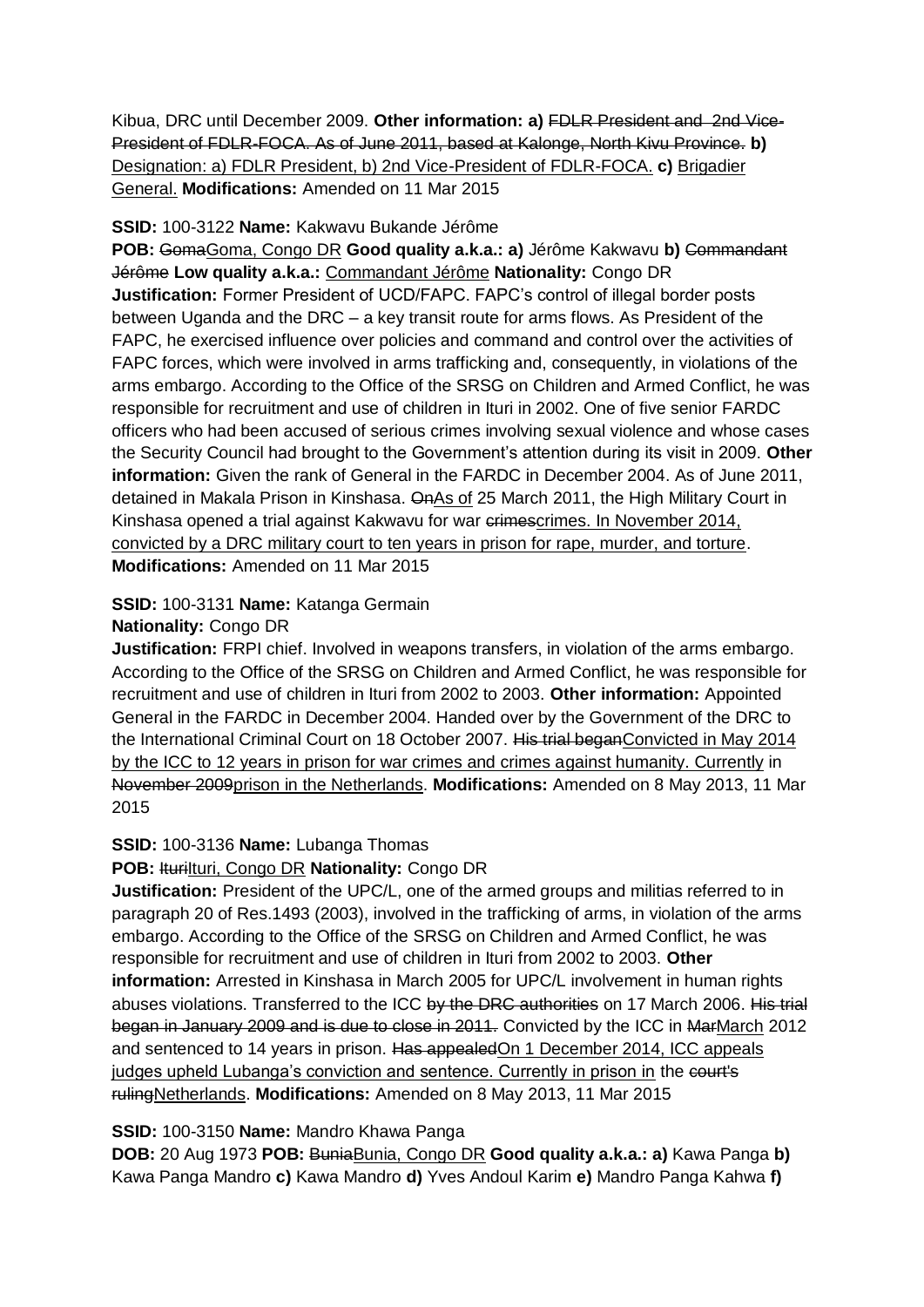Yves Khawa Panga Mandro **g)** Chief Kahwa **h)** Kawa **Low quality a.k.a.: a)** Chief Kahwa **b)**  Kawa **Nationality:** Congo DR

**Justification:** Ex-President of PUSIC, one of the armed groups and militias referred to in paragraph 20 of Res. 1493 (2003) involved in arms trafficking, in violation of the arms embargo. According to the Office of the SRSG on Children and Armed Conflict, he was responsible for recruitment and use of children from 2001 to 2002. **Other information:** Placed in prison in Bunia in April 2005 for sabotage of the Ituri peace process. Arrested by Congolese authorities in October 2005, acquitted by the Court of Appeal in Kisangani, subsequently transferred to the judicial authorities in Kinshasa on new charges of crimes against humanity, war crimes, murder, aggravated assault and battery. As In August 2014, a DRC military court in Kisangani convicted him of June 2011 detained at Makala Central Prison, Kinshasawar crimes and crimes against humanity, sentenced him to nine years in prison, and ordered him to pay approximately USD 85,000 to his victims. **Modifications:**  Amended on 8 May 2013, 11 Mar 2015

# **SSID:** 100-3166 **Name:** Mbarushimana Callixte

**DOB:** 24 Jul 1963 **POB:** Ndusu/Ruhengeri, Northern Province, Rwanda **Nationality:** Rwanda

**Justification:** Executive Secretary of the FDLR and Vice-President of the FDLR military high command until his arrest. Political/Military leader of a foreign armed group operating in the Democratic Republic of the Congo, impeding the disarmament and the voluntary repatriation and resettlement of combatants, per Security Council resolution 1857 (2008) OP 4 (b). **Other information:** Arrested in Paris on 3 October 2010 under ICC warrant for war crimes and crimes against humanity committed by FDLR troops in the Kivus in 2009 and transferred to The Hague on 25 January 2011, but released by the ICC in late 2011. **Modifications:** Amended on 11 Mar 2015

### **SSID:** 100-3177 **Name:** MpanoMpamo Iruta Douglas

**DOB: a)** 28 Dec 1965 **b)** 29 Dec 1965 **POB: a)** Bashali, MasisiMasisi, Congo DR **b)** Goma, Congo DR **c)** UviraUvira, Congo DR **Good quality a.k.a.: a)** Mpano **b)** Douglas Iruta Mpamo **Low quality a.k.a.:** Mpano **Address:** Gisenyi, Rwanda (as of June 2011) **Nationality:** Congo DR

**Justification:** Owner/Manager of the Compagnie Aérienne des Grands Lacs and of Great Lakes Business Company, whose aircraft were used to provide assistance to armed groups and militias referred to in paragraph 20 of Res.1493 (2003). Also responsible for disguising information on flights and cargo apparently to allow for the violation of the arms embargo. **Other information: As of June 2011, resides in Gisenyi, Rwanda. No known occupation** since two of the planes managed by Great Lakes Business Company (GLBC) crashed. **Modifications:** Amended on 11 Mar 2015

### **SSID:** 100-3193 **Name:** Mudacumura Sylvestre

**Good quality a.k.a.: a)** Radja **b)** Mupenzi Bernard **c)** General Major Mupenzi **d)** General Mudacumura **Low quality a.k.a.:** Radja **Address:** Kikoma forest, near Bogoyi, Walikale, North Kivu, Congo DR (as of June 2011) **Nationality:** Rwanda

**Justification:** FDLR Commander, exercising influence over policies, and maintaining command and control over the activities of FDLR forces, one of the armed groups and militias referred to in paragraph 20 of Res. 1493 (2003), involved in trafficking of arms, in violation of the arms embargo. Mudacumura (or staff) was in telephone communication with FDLR leader Murwanashyaka in Germany, including at the time of the Busurungi Massacre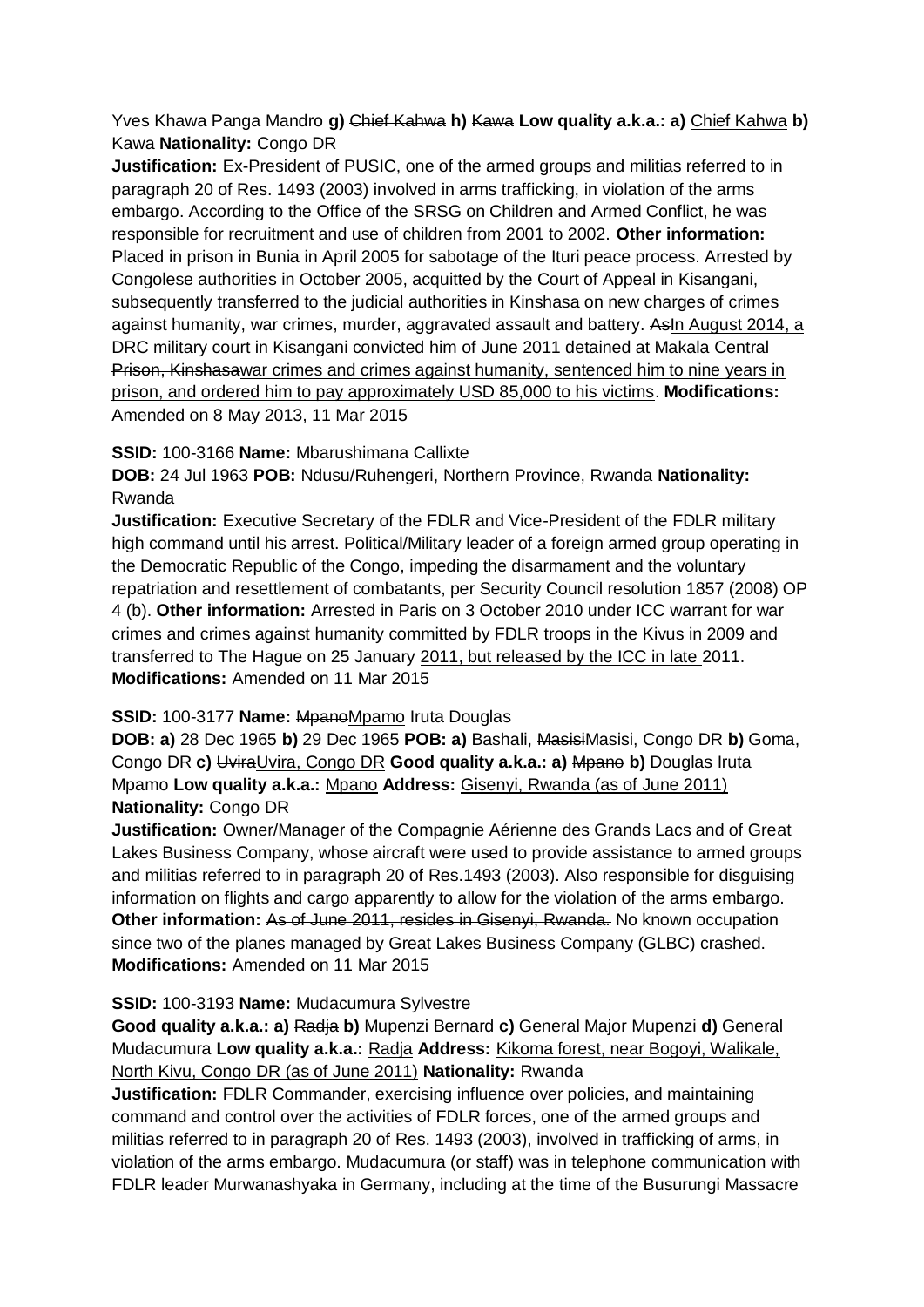May 2009, and military commander Major Guillaume during Umoja Wetu and Kimia II operations in 2009. According to the Office of the SRSG on Children and Armed Conflict, he was responsible for 27 cases of recruitment and use of children by troops under his command in North Kivu from 2002 to 2007. **Other information:** Military commander of FDLR-FOCA, also political 1st Vice-President and head of FOCA High Command, thus combining overall military and political command functions since the arrest of FDLR leaders in Europe. As of June 20112014, based at Kikoma forest, near Bogoyi, Walikalethe FDLR's headquarters in Nganga, North Kivu. **Modifications:** Amended on 11 Mar 2015

# **SSID:** 100-3203 **Name:** Mugaragu Leodomir

**DOB: a)** 1954 **b)** 1953 **POB: a)** Kigali, Rwanda **b)** Rushashi (Northern Province),Rushashi, Northern Province, Rwanda **Good quality a.k.a.: a)** Manzi Leon **b)** Leo Manzi **Address:** FDLR HQ, Kikoma forest, Bogoyi, Walikale, North Kivu, Congo DR (as of June 2011) **Nationality:** Rwanda

**Justification:** According to open source and official reporting, Leodomir Mugaragu is the Chief of Staff of the Forces Combattantes Abucunguzi/Combatant Force for the Liberation of Rwanda (FOCA), the FDLR's armed wing. According to official reporting Mugaragu is a senior planner for FDLR's military operations in the eastern DRC. **Other information:** FDLR-FOCA Chief of Staff, in charge of administration. As of June 2011, based at the FDLR HQ at Kikoma forest, Bogoyi, Walikale, North Kivuadministration. **Modifications:**  Amended on 11 Mar 2015

# **SSID:** 100-3217 **Name:** Mukulu Jamil

**DOB: a)** 1965 **b)** 1 Jan 1964 **POB:** Ntoke Village, Ntenjeru Sub County, Kayunga District, Uganda **Good quality a.k.a.: a)** Professor Musharaf **b)** Steven Alirabaki **c)** David Kyagulanyi **d)** Musezi Talengelanimiro **e)** Mzee Tutu **f)** Abdullah Junjuaka **g)** Alilabaki Kyagulanyi **h)** Hussein Muhammad **i)** Nicolas Luumu **j)** Talengelanimiro **Low quality a.k.a.: a)** Professor Musharaf **b)** Talengelanimiro **Nationality:** Uganda

**Justification:** According to open-source and official reporting, including the UNSC DRC Sanctions Committee's Group of Experts' reports, Mr. Jamil Mukulu is the military leader of the Allied Democratic Forces (ADF), a foreign armed group operating in the DRC that impedes the disarmament and voluntary repatriation or resettlement of ADF combatants, as described in paragraph 4 (b) of resolution 1857 (2008). The UNSC DRC Sanction Committee's Group of Experts has reported that Mukulu has provided leadership and material support to the ADF, an armed group operating in the territory of the DRC. According to multiple sources including the UNSC DRC Sanctions Committee's Group of Experts' reports, Jamil Mukulu has also continued to exercise influence over the policies, provided financing, and maintained direct command and control over the activities of, ADF forces in the field, including overseeing links with international terrorist networks. **Relation:** Leader of the ADF (SSID 100-27961) **Other information: a)** Title:Designation: a) Head of the Allied Democratic Forces (ADF) Alt.Title:ADF), b) Commander, Allied Democratic Forces **b)**  Whereabouts unknown as of late 2014; however, he is believed to be in North Kivu, DRC. **Modifications:** Amended on 8 May 2013, 12 Aug 2014, 11 Mar 2015

### **SSID:** 100-3237 **Name:** Mujyambere Leopold

**DOB: a)** 17 Mar 1962 **b)** 1966 (approximately) **POB:** Kigali, Rwanda **Good quality a.k.a.: a)**  Musenyeri **b)** Achille **c)** Frere Petrus Ibrahim **Low quality a.k.a.: a)** Musenyeri **b)** Achille **c)**  Frere Petrus Ibrahim **Address:** Nyakaleke (south-east of Mwenga), South Kivu, Congo DR **Nationality:** Rwanda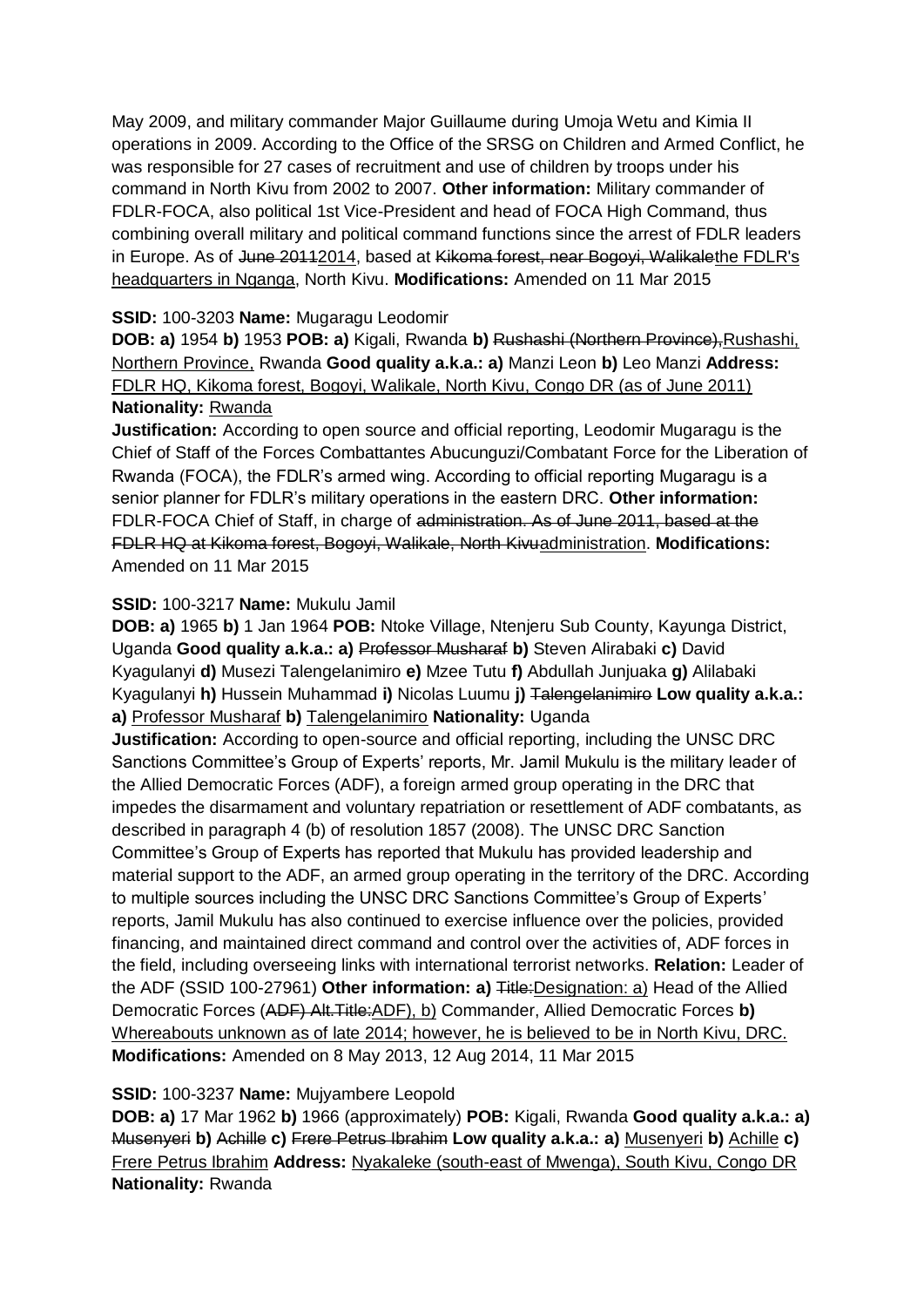**Justification:** Commander of the Second Division of FOCA/the Reserve Brigades (an FDLR armed branch). Military leader of a foreign armed group operating in the Democratic Republic of the Congo, impeding the disarmament and the voluntary repatriation and resettlement of combatants, per Security Council resolution 1857 (2008) OP 4 (b). In evidence collated by the UNSC DRC Sanctions Committee Group of Experts, detailed in its report of 13 February 2008, girls recovered from FDLR-FOCA had previously been abducted and sexually abused. Since mid-2007, FDLR-FOCA, which previously recruited boys in their mid to late teens, has been forcefully recruiting youth from the age of 10 years. The youngest are then used as escorts, and older children are deployed as soldiers on the frontline, per Security Council resolution 1857 (2008) OP4 (d) and (e). **Other information:** As of June 2011, Commander of the South Kivu operational sector now called «Amazon» of FDLR-FOCA. Based at Nyakaleke (south-eastlate 2014, acting deputy commander of Mwenga, South Kivu).FDLR/FOCA, based in Nganga, North Kivu. **Modifications:** Amended on 11 Mar 2015

### **SSID:** 100-3249 **Name:** Murwanashyaka Ignace

**Title:** Dr. **DOB:** 14 May 1963 **POB: a)** Butera, Rwanda **b)** Ngoma, Butare, Rwanda **Good quality a.k.a.:** Ignace **Low quality a.k.a.:** Dr. Ignace **Nationality:** Rwanda **Justification:** President of FDLR, and supreme commander of the FDLR armed forces exercising influence over policies, and maintaining command and control over the activities of FDLR forces, one of the armed groups and militias referred to in paragraph 20 of Res. 1493 (2003), involved in trafficking of arms, in violation of the arms embargo. In telephone communication with FDLR military field commanders (including during the Busurungi May 2009 massacre); gave military orders to the high command; involved in coordinating the transfer of arms and ammunition to FDLR units and relaying specific instructions for use; managing large sums of money raised through illicit sale of natural resources in areas of FDLR control. According to the Office of the SRSG on Children and Armed Conflict, he held command responsibility as President and military commander of FDLR for recruitment and use of children by the FDLR in Eastern Congo. **Other information:** Arrested by German authorities on 17 November 2009. Replaced by Gaston Iamuremye, alias «Rumuli» as President of FDLR-FOCA. Murwanashyaka's trial for war crimes and crimes against humanity committed by FDLR troops in DRC in 2008 and 2009 began on 4 May 2011 in a German court. **Modifications:** Amended on 11 Mar 2015

#### **SSID:** 100-3261 **Name:** Musoni Straton

**DOB: a)** 6 Apr 1961 **b)** 4 Jun 1961 (approximately)1961 **POB:** Mugambazi, Kigali, Rwanda **Good quality a.k.a.:** IO Musoni **Nationality:** Rwanda

**Justification:** Through his leadership of the FDLR, a foreign armed group operating in the DRC, Musoni is impeding the disarmament and voluntary repatriation or resettlement of combatants belonging to those groups, in breach of resolution 1649 (2005). **Other information:** Arrested by German authorities on 17 November 2009. Musoni's trial for war crimes and crimes against humanity committed by FDLR troops in DRC in 2008 and 2009 began on 4 May 2011 in a German court. Replaced as 1st Vice-President of the FDLR by Sylvestre Mudacumura. **Modifications:** Amended on 11 Mar 2015

#### **SSID:** 100-3272 **Name:** Mutebutsi Jules

**DOB:** 1964 **POB:** Minembwe South KivuKivu, Congo DR **Good quality a.k.a.: a)** Jules Mutebusi **b)** Jules Mutebuzi **c)** Colonel Mutebutsi **Nationality:** Congo DR **Justification:** Joined forces with other renegade elements of former RCD-G to take town of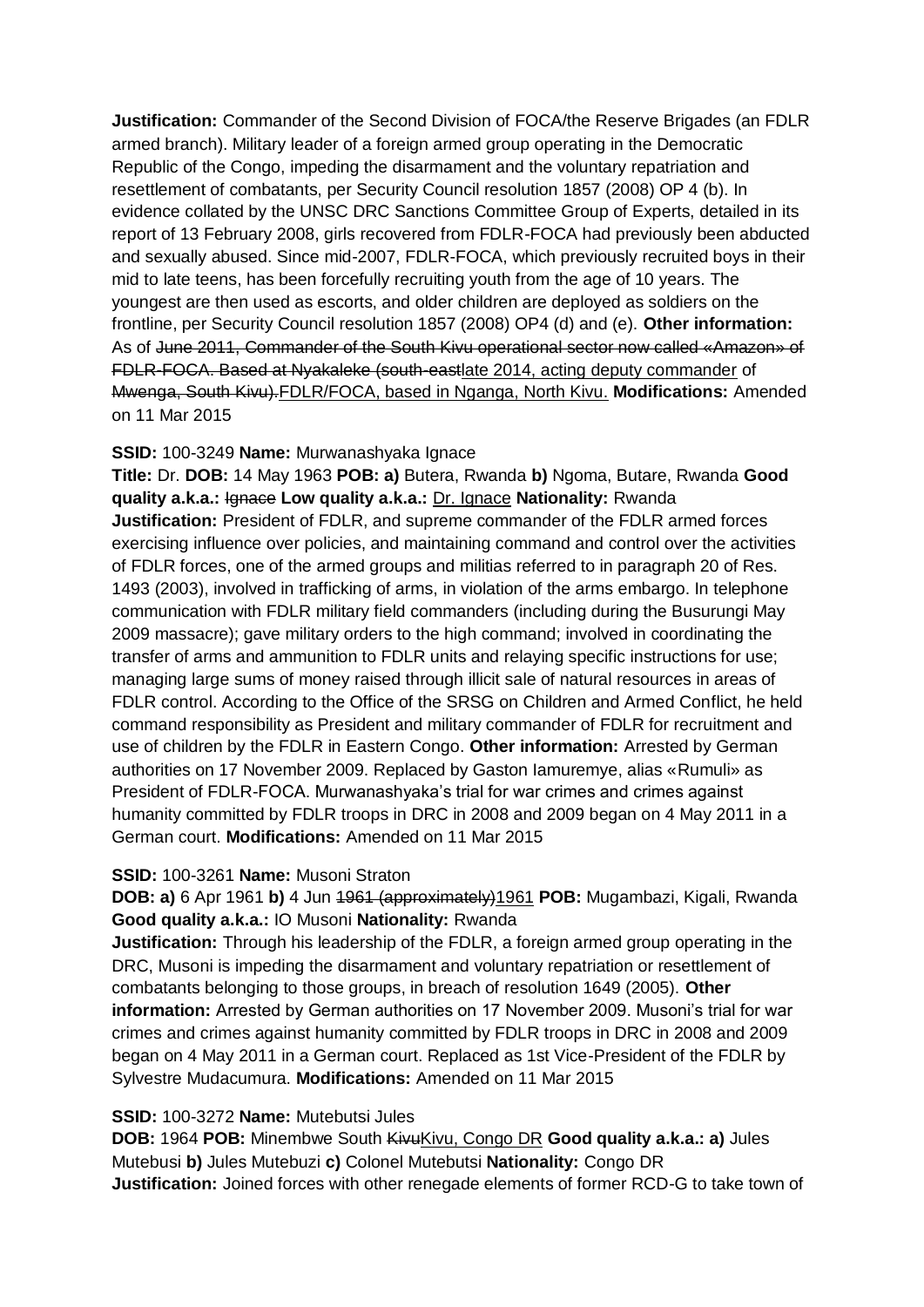Bukavu in May 2004 by force. Implicated in the receipt of weapons outside of FARDC structures and provision of supplies to armed groups and militia mentioned in paragraph 20 of Res. 1493 (2003), in violation of the arms embargo. **Other information:** Former FARDC Deputy Military Regional Commander of 10th MRMilitary Region in April 2004, dismissed for indiscipline. In December 2007, he was arrested by Rwandan authorities when he tried to cross the border into the DRC. He has lived since in semi-liberty in Kigali- (not authorized to leave the country). **Modifications:** Amended on 11 Mar 2015

### **SSID:** 100-3284 **Name:** Ngudjolo MatthieuMathieu Chui

# **Good quality a.k.a.:** Cui Ngudjolo **Nationality:** Congo DR

**Justification:** FNI Chief of Staff and former Chief of Staff of the FRPI, exercising influence over policies and maintaining command and control over the activities of FRPI forces, one of the armed groups and militias referred to in paragraph 20 of Res. 1493 (2003), responsible for trafficking of arms, in violation of the arms embargo. According to the Office of the SRSG on Children and Armed Conflict, he was responsible for recruitment and use of children under 15 years old in Ituri in 2006. **Other information:** Arrested by MONUC in Bunia in October 2003. Surrendered by the Government of the DRC to the International Criminal Court on 7 February 2008. Acquitted of all charges by the ICC in December 2012. After being released from custody, was detained by Dutch authorities, and has filed a claim for asylum in the NetherlandsNetherlands. The Prosecution appealed the ICC's decision; hearings were held in October 2014 and a decision is pending as of December 2014. **Modifications:** Amended on 8 May 2013, 11 Mar 2015

#### **SSID:** 100-3290 **Name:** Njabu Floribert Ngabu

**Good quality a.k.a.: a)** Floribert Njabu **b)** Floribert Ndjabu **c)** Floribert Ngabu Ndjabu **Nationality:** Congo DR

**Justification:** President of FNI, one of the armed groups and militias referred to in paragraph 20 of Res. 1493 (2003), involved in the trafficking of arms, in violation of the arms embargo. **Other information:** Under house arrest in Kinshasa since March 2005 for FNI involvement in human rights abuses.Transferred to The Hague on 27 March 2011 to testify in the ICC Germain Katanga and Mathieu Ngudjolo trials. Applied for asylum in the Netherlands in May 2011. In OctOctober 2012, a Dutch court denied his asylum claim; claim. In July 2014, he was deported from the ease is currently on appealNetherlands to DRC, where he was placed under arrest. **Modifications:** Amended on 8 May 2013, 11 Mar 2015

#### **SSID:** 100-3297 **Name:** Nkunda Laurent

**DOB: a)** 6 Feb 1967 **b)** 2 Feb 1967 **POB:** Rutshuru, North Kivu/RutshuruKivu, Congo DR **Good quality a.k.a.: a)** Laurent Nkunda BwatareMihigo Laurent **b)** Laurent NkundabatwareNkunda Bwatare **c)** Laurent Nkunda Mahoro BatwareNkundabatware **d)**  Laurent Nkunda Mahoro Batware **e)** Laurent Nkunda Mihigo LaurentBatware **f)** Chairman **g)**  General Nkunda **h)** Papa Six **Low quality a.k.a.: a)** Chairman **b)** General Nkunda **c)** Papa Six **Nationality:** Congo DR

**Justification:** Joined forces with other renegade elements of former RCD-G to take Bukavu in May 2004 by force. In receipt of weapons outside of FARDC in violation of the arms embargo. According to the Office of the SRSG on Children and Armed Conflict, he was responsible for 264 cases of recruitment and use of children by troops under his command in North Kivu from 2002 to 2009. **Other information:** Former RCD-G General. Founder, National Congress for the People's Defense, 2006; Senior Officer, Rally for Congolese Democracy-Goma (RCD-G), 1998–2006; Officer Rwandan Patriotic Front (RPF), 1992–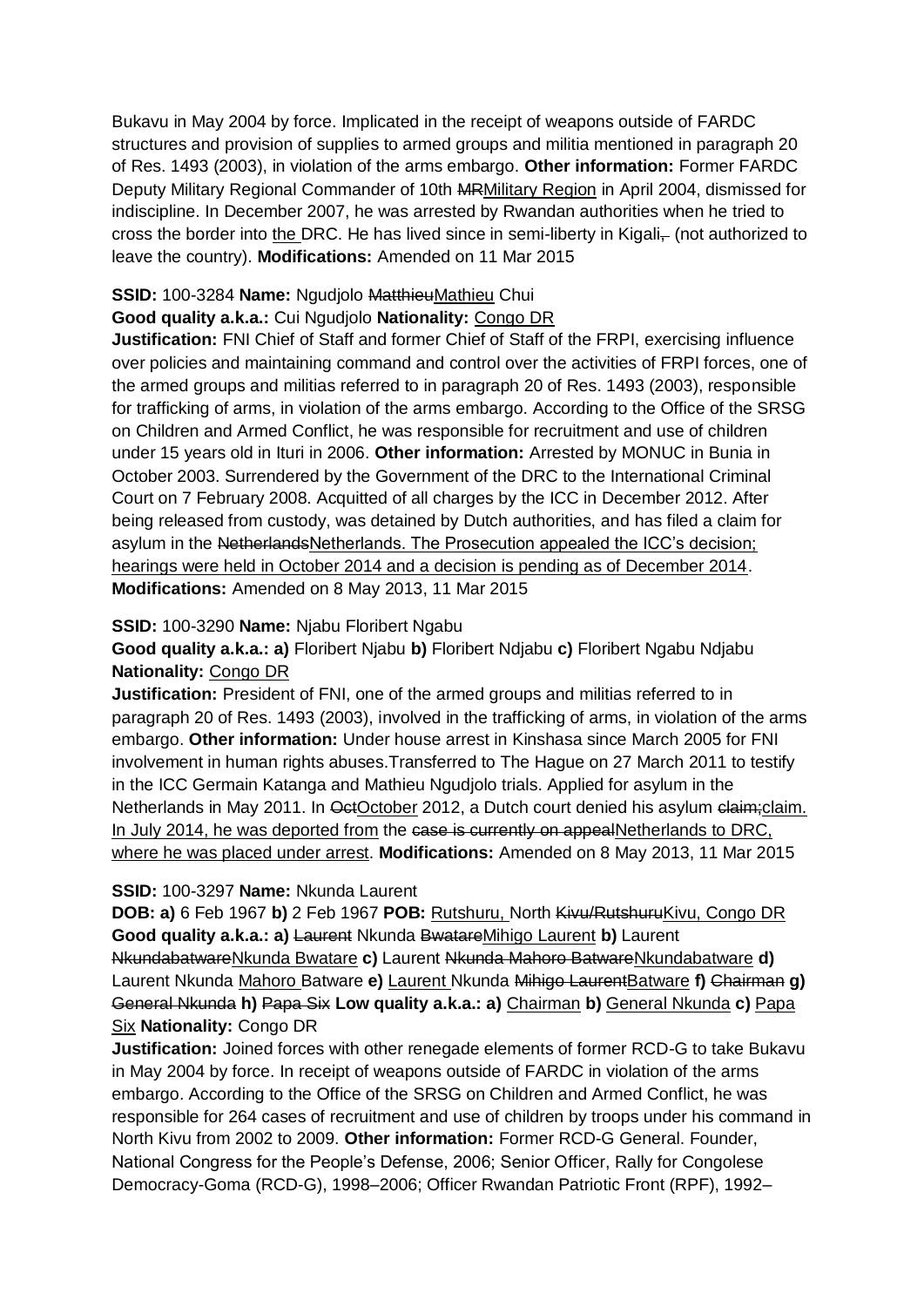1998. Laurent Nkunda was arrested by Rwandan authorities in Rwanda in January 2009 and replaced as the commander of the CNDP. Since then, he has been under house arrest in Kigali, Rwanda. DRC Government's request to extradite Nkunda for crimes committed in eastern DRC has been refused by Rwanda. In 2010, Nkunda's appeal for illegal detention was rejected by Rwandan court in Gisenyi, ruling that the matter should be examined by a military court. Nkunda's lawyers initiated a procedureappealed with the Rwandan Military court. Retains some influence over certain elements of the CNDPCourt. **Modifications:**  Amended on 11 Mar 2015

# **SSID:** 100-3315 **Name:** Nsanzubukire Felicien

**DOB:** 1967 **POB: a)** MuramaMurama, Kigali, Rwanda **b)** KinyinyaRubungo, Kigali, Rwanda **c)** RubungoKinyinya, Kigali, Rwanda **d)** Kigali, Rwanda **Good quality a.k.a.:** Fred Irakeza **Address:** Magunda, Mwenga territory, South Kivu, Congo DR (as of June 2011) **Nationality:** Rwanda

**Justification:** Felicien Nsanzubukire supervised and coordinated the trafficking of ammunition and weapons between at least November 2008 and April 2009 from the United Republic of Tanzania, via Lake Tanganyika, to FDLR units based in the Uvira and Fizi areas of South Kivu. **Other information: a)** Designation: 1st battalion leader of the FDLR-FOCAFDLR/FOCA, based in the Uvira-Sange area of South Kivu. A member of the FDLR since at least 1994 and operating in eastern DRC since October 1998. As of June 2011, based in Magunda, Mwenga territory, South Kivu. **b)** A member of the FDLR since at least 1994 and operating in eastern DRC since October 1998. **Modifications:** Amended on 11 Mar 2015

# **SSID:** 100-3325 **Name:** Ntawunguka Pacifique

**DOB: a)** 1 Jan 1964 **b)** 1964 (approximately) **POB:** Gaseke, Gisenyi Province, Rwanda **Good quality a.k.a.: a)** Colonel Omega **b)** Nzeri **c)** Israel **d)** Pacifique Ntawungula **Low quality a.k.a.: a)** Colonel Omega **b)** Nzeri **c)** Israel **Address:** Matembe, North Kivu, Congo DR (as of June 2011) **Nationality:** Rwanda

**Justification:** Commander of the First Division of FOCA (an FDLR armed wing). Military leader of a foreign armed group operating in the Democratic Republic of the Congo, impeding the disarmament and the voluntary repatriation and resettlement of combatants, in violation of Security Council resolution 1857 (2008) OP 4 (b). In evidence collated by the UNSC DRC Sanctions Committee Group of Experts, detailed in its report of 13 February 2008, girls recovered from FDLR-FOCA had previously been abducted and sexually abused. Since mid-2007, FDLR-FOCA, which previously recruited boys in their mid to late teens, has been forcefully recruiting youth from the age of 10 years. The youngest are then used as escorts, and older children are deployed as soldiers on the frontline, in violation of Security Council resolution 1857 (2008) OP4 (d) and (e). **Other information: a)** Designation: Commander, Operational Sector North Kivu «SONOKI» of FDLR-FOCA. As of June 2011, based at Matembe, North Kivu. Received military training in EgyptFDLR-FOCA. **b)** Received military training in Egypt. As of late 2014, based in Tongo area, North Kivu. **Modifications:**  Amended on 11 Mar 2015

### **SSID:** 100-3344 **Name:** Nzeyimana Stanislas

**DOB: a)** 1 Jan 1966 **b)** 1967 (approximately) **c)** 28 Aug 1966 **POB:** Mugusa (Butare),Mugusa, Butare, Rwanda **Good quality a.k.a.: a)** Deogratias Bigaruka Izabayo **b)**  Bigaruka **c)** Bigurura **d)** Izabayo Deo **e)** Jules Mateso Mlamba **Low quality a.k.a.: a)**  Bigaruka **b)** Bigurura **Address:** Mukobervwa, North Kivu, Congo DR (as of June 2011)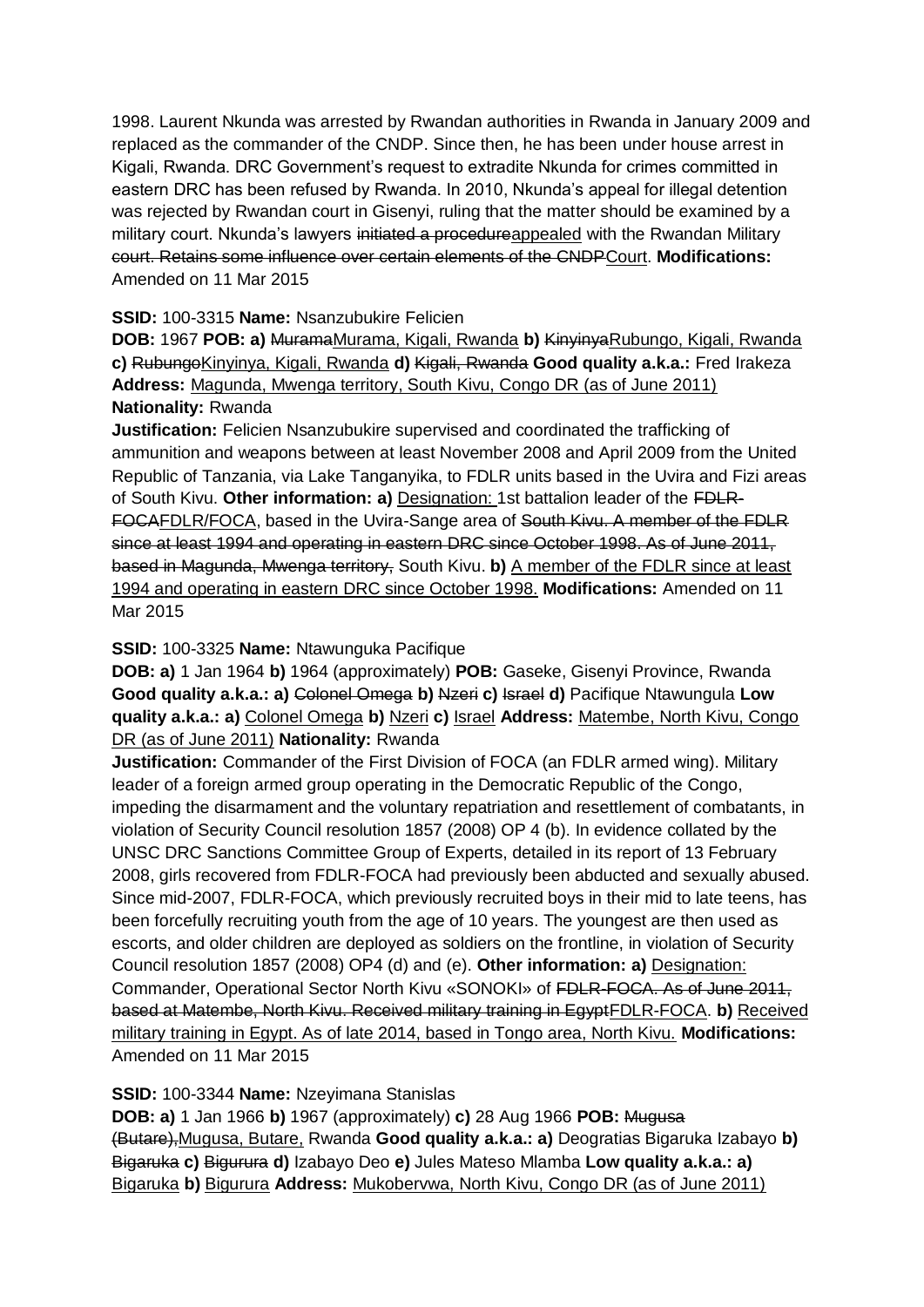# **Nationality:** Rwanda

**Justification:** Deputy Commander of the FOCA (an FDLR armed branch). Military leader of a foreign armed group operating in the Democratic Republic of the Congo, impeding the disarmament and the voluntary repatriation and resettlement of combatants, per Security Council resolution 1857 (2008) OP 4 (b). In evidence collated by the UNSC DRC Sanctions Committee Group of Experts, detailed in its report of 13 February 2008, girls recovered from FDLR-FOCA had previously been abducted and sexually abused. Since mid-2007, FDLR-FOCA, which previously recruited boys in their mid to late teens, has been forcefully recruiting youth from the age of 10 years. The youngest are then used as escorts, and older children are deployed as soldiers on the frontline, per Security Council resolution 1857 (2008) OP4 (d) and (e). **Other information: a)** Designation: Deputy commander of the FDLR-FOCA. As of June 2011, based at Mukoberwa, North KivuFDLR-FOCA. **b)**  Disappeared while in Tanzania in early 2013. Whereabouts unknown as of late 2014. **Modifications:** Amended on 8 May 2013, 11 Mar 2015

# **SSID:** 100-3361 **Name:** Ozia ManioMazio Dieudonné

**DOB:** 6 Jun 1949 **POB:** Ariwara, Congo DR **Good quality a.k.a.: a)** Ozia Mazio **b)** Omari **c)**  Mr Omari **Low quality a.k.a.: a)** Omari **b)** Mr Omari **Nationality:** Congo DR **Justification:** Financial schemes with Jérôme Kakwavu and FAPC and smuggling across the DRC/Uganda border, allowing supplies and cash to be made available to Kakwavu and his troops. Violation of the arms embargo, including by providing assistance to armed groups and militia referred to in paragraph 20 of Res. 1493 (2003). **Other information:** While president of the Fédération des entreprises congolaises (FEC) in Aru territory, Dieudonné Ozia Mazio is believed to have died in Ariwara on 23 September 2008. **Modifications:**  Amended on 11 Mar 2015

# **SSID:** 100-3373 **Name:** Sheka Ntabo Ntaberi

**DOB:** 4 Apr 1976 **POB:** Walikale Territory, Congo DR **Nationality:** Congo DR **Justification:** Ntabo Ntaberi Sheka, Commander-in-Chief of the political branch of the Mayi Mayi Sheka, is the political leader of a Congolese armed group that impedes the disarmament, demobilization, or reintegration of combatants. The Mayi Mayi Sheka is a Congo-based militia group that operates from bases in Walikale territory in eastern DRC. The Mayi Mayi Sheka group has carried out attacks on mines in eastern DRC, including taking over the Bisiye mines and extorting from locals. Ntabo Ntaberi Sheka has also committed serious violations of international law involving the targeting of children. Ntabo Ntaberi Sheka planned and ordered a series of attacks in Walikale territory from 30 July to 2 August, 2010, to punish local populations accused of collaborating with Congolese Government forces. In the course of the attacks, children were raped and were abducted, subjected to forced labor and subjected to cruel, inhumane or degrading treatment. The Mayi Mayi Sheka militia group also forcibly recruits boys and holds children in their ranks from recruitment drives. **Other information:** Designation: Commander-in-Chief, Nduma Defence of Congo, Mayi Mayi Sheka group. **Modifications:** Amended on 11 Mar 2015

# **SSID: 100-3382 Name: NtagandaTaganda Bosco**

**DOB: a)** 1973 **b)** 1974 **POB:** Bigogwe, Rwanda **Good quality a.k.a.: a)** Bosco Ntaganda **b)**  Bosco Ntagenda **c)** General Taganda **d)** Lydia **e)** Terminator **f)** Tango Romeo **g)** Tango **h)**  Major **Low quality a.k.a.: a)** Lydia **b)** Terminator **c)** Tango Romeo **d)** Romeo **e)** Major **Address:** Goma, Congo DR (as of June 2011) **Nationality:** Congo DR **Justification:** UPC/L military commander, exercising influence over policies and maintaining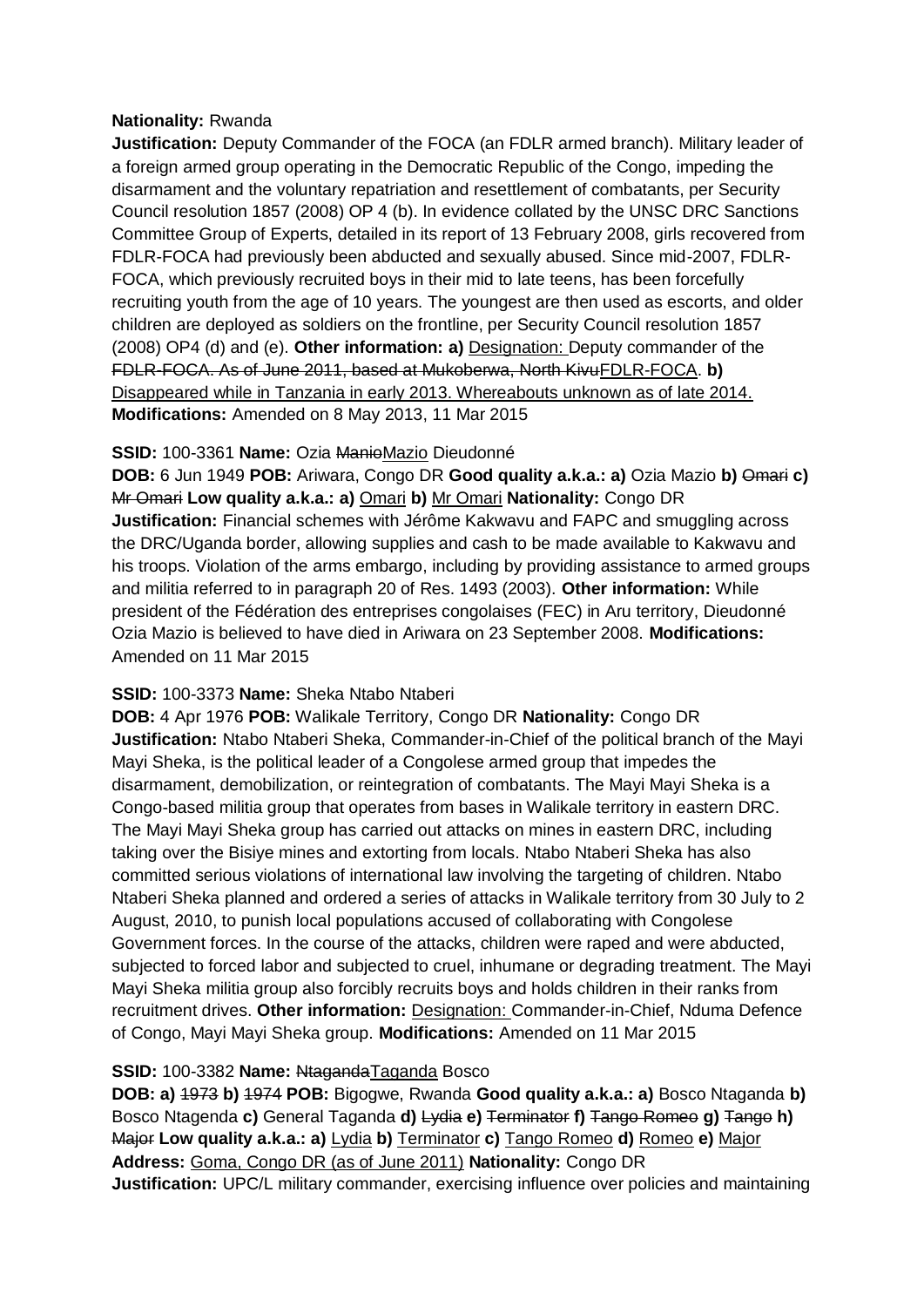command and control over the activities of UPC/L, one of the armed groups and militias referred to in paragraph 20 of Res. 1493 (2003), involved in the trafficking of arms, in violation of the arms embargo. He was appointed General in the FARDC in December 2004 but refused to accept the promotion, therefore remaining outside of the FARDC. According to the Office of the SRSG on Children and Armed Conflict, he was responsible for recruitment and use of children in Ituri in 2002 and 2003, and 155 cases of direct and/or command responsibility for recruitment and use of children in North Kivu from 2002 to 2009. As CNDP Chief of Staff, had direct and command responsibility for the massacre at Kiwanja (November 2008). **Other information: a)** Born in Rwanda, he moved to Nyamitaba, Masisi territory, North Kivu, when he was a child. As of June 2011, he resides in GomaDOB range: between 1973 and owns large farms in Ngungu area, Masisi territory, North Kivu. Nominated FARDC Brigadier-General by Presidential Decree on 11 December 2004, following Ituri peace agreements. Formerly Chief of Staff in CNDP military commander since the arrest of Laurent Nkunda in January 2009. Since January 2009, de facto Deputy Commander of consecutive anti-FDLR operations «Umoja Wetu», «Kimia II» and «Amani Leo» in North and South Kivu.1974 **b)** Born in Rwanda, he moved to Nyamitaba, Masisi territory, North Kivu, when he was a child. Nominated FARDC Brigadier-General by Presidential Decree on 11 December 2004, following Ituri peace agreements. Formerly Chief of Staff in CNDP and became CNDP military commander since the arrest of Laurent Nkunda in January 2009. Since January 2009, de facto Deputy Commander of consecutive anti-FDLR operations «Umoja Wetu», «Kimia II», and «Amani Leo» in North and South Kivu. **c)** Entered Rwanda in Mar 2013 and voluntarily surrendered to ICC officials in Kigali on MarMarch 22. Transferred to the ICC in The Hague, where he was read theNetherlands. On 9 June 2014, ICC confirmed 13 charges of war crimes and five charges of crimes against him in an initial appearance hearing on Mar 26 humanity against him; the trial is scheduled to start 2 June 2015. **d)** Low quality a.k.a. a) Lydia (when he was part of APR.), c) Tango Romeo (Call sign), d) Romeo (Call sign) **Modifications:** Amended on 8 May 2013, 11 Mar 2015

#### **SSID:** 100-3400 **Name:** Zimurinda Innocent

**DOB: a)** 1 Sep 19751972 **b)** 1975 (approximately) **c)** 16 Mar 1972 **POB: a)** Ngungu, Masisi Territory, North Kivu ProvinceKivu, Congo DR **b)** Masisi, Congo DR **Good quality a.k.a.:**  Zimulinda **Low quality a.k.a.:** Zimulinda **Address:** Mudende, Rubavu, Rwanda (Current address)Mudende, Rwanda **Nationality:** Congo DR

**Justification:** According to multiple sources, Lt Col Innocent Zimurinda, in his capacity as one of the commanders of the FARDC 231st Brigade, gave orders that resulted in the massacre of over 100 Rwandan refugees, mostly women and children, during an April 2009 military operation in the Shalio area. The UNSC DRC Sanctions Committee's Group of Experts reported that Lt Col Innocent Zimurinda was witnessed first hand refusing to release three children from his command in Kalehe, on August 29, 2009. According to multiple sources, Lt Col Innocent Zimurinda, prior to the CNDP's integration into FARDC, participated in a November 2008 CNDP operation that resulted in the massacre of 89 civilians, including women and children, in the region of Kiwanja. In March 2010, 51 human rights groups working in eastern DRC alleged that Zimurinda was responsible for multiple human rights abuses involving the murder of numerous civilians, including women and children, between February 2007 and August 2007. Zimurinda was accused in the same complaint of responsibility for the rape of a large number of women and girls. According to a May 21, 2010, statement by the Special Representative of the Secretary General for Children and Armed Conflict, Innocent Zimurinda has been involved in the arbitrary execution of child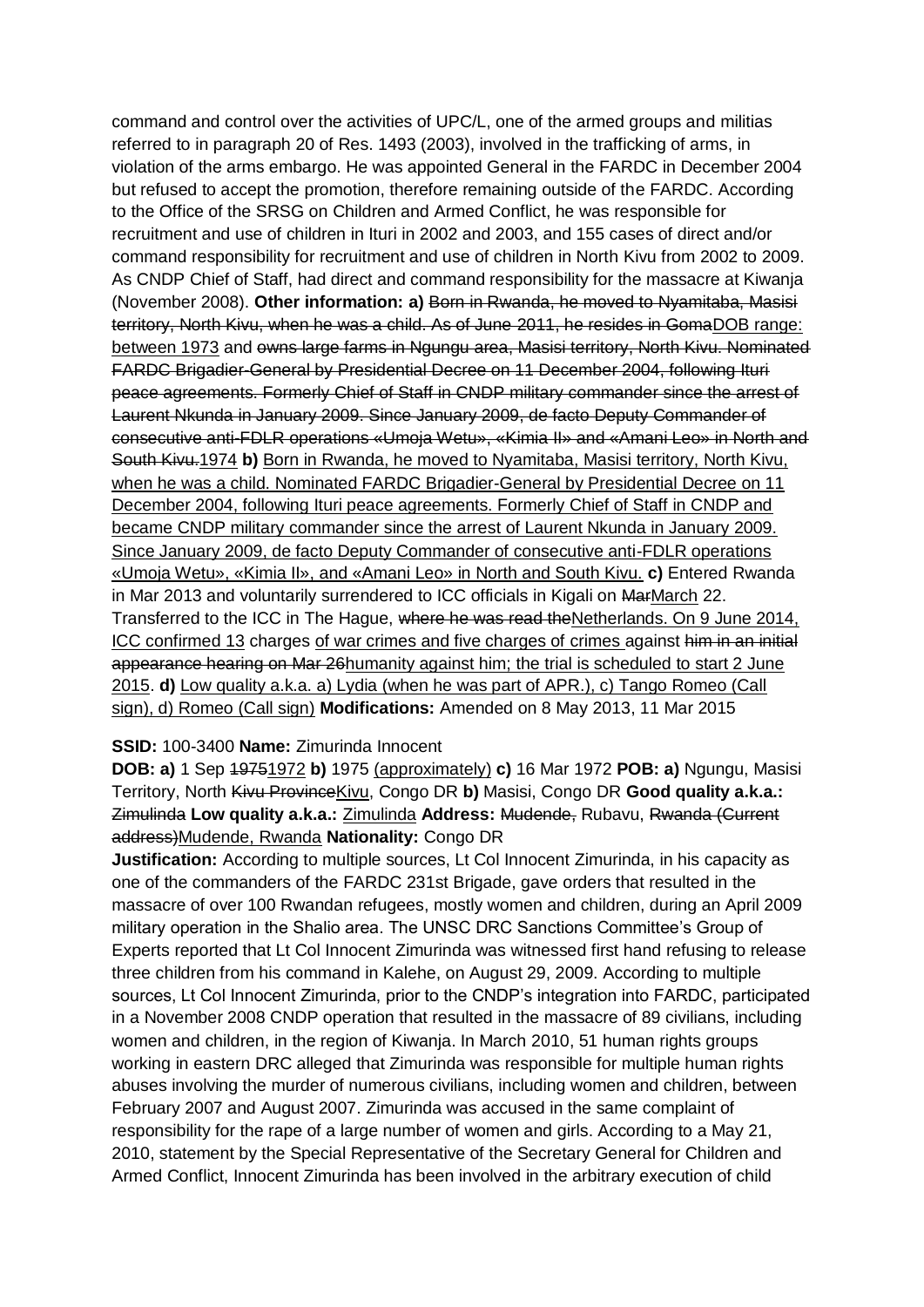soldiers, including during operation Kimia II. According to the same statement, he denied access by the UN Mission in the DRC (MONUC) to screen troops for minors. According to the UNSC DRC Sanctions Committee's Group of Experts, Lt Col Zimurinda holds direct and command responsibility for child recruitment and for maintaining children within troops under his command. **Other information: a)** Colonel in the FARDC. Integrated in the FARDC in 2009 as a Lieutenant Colonel, brigade commander in FARDC Kimia II Ops, based in Ngungu area. In July 2009, Zimurinda was promoted to full Colonel and became FARDC Sector commanercommander in Ngungu and subsequently in Kitchanga in FARDC Kimia II and Amani Leo Operations. Whereas Zimurinda did not appear in the 31 December 2010 DRC Presidential ordinance nominating high FARDC officers, Zimurinda de facto maintained his command position of FARDC 22nd sector in Kitchanga and wears the newly issued FARDC rank and uniform. He remains loyal to Bosco Ntaganda. In December 2010, recruitment activities carried out by elements under the command of Zimurinda were denounced in open source reportsreports. Entered the Republic of Rwanda on 16 Mar 2013. As of late 2014, residing in Ngoma camp, Rwanda. **b)** M23Designation: a) M23, Bde Comd;, Rank: ColonelColonel, b) Colonel in the FARDC **c)** Entered the Republic of Rwanda on 16 Mar 2013, at Gasizi/Rubavu **Modifications:** Amended on 8 May 2013, 11 Mar 2015

### **SSID:** 100-22941 **Name:** Makenga Sultani

**DOB:** 25 Dec 1973 **POB:** Rutshuru, Congo DR **Good quality a.k.a.: a)** Colonel Sultani Makenga **b)** Emmanuel Sultani Makenga **Nationality:** Congo DR

**Justification:** Sultani Makenga is a military leader of the «mouvement du 23 Mars» (M23) group operating in the Democratic Republic of the Congo (DRC). As a leader of M23 (also known as the Congolese Revolutionary Army), Sultani Makenga has committed and is responsible for serious violations of international law involving the targeting of women and children in situations of armed conflict, including killing and maiming, sexual violence, abduction, and forced displacement. He has also been responsible for violations of international law related to M23's actions in recruiting or using children in armed conflict in the DRC. Under the command of Sultani Makenga, M23 has carried out extensive atrocities against the civilian population of the DRC. According to testimonies and reports, the militants operating under the command of Sultani Makenga have conducted rapes throughout Rutshuru territory against women and children, some of whom have been as young as 8 years old, as part of a policy to consolidate control in Rutshuru territory. Under Makenga's command, M23 has conducted extensive forced recruitment campaigns of children in the DRC and in the region, as well as killing, maiming, and injuring scores of children. Many of the forced child recruits have been under the age of 15. Makenga has also been reported to be the recipient of arms and related materiel in violation of measures taken by the DRC to implement the arms embargo, including domestic ordinances on the importing and possession of arms and related materiel. Makenga's actions as the leader of M23 have included serious violations of international law and atrocities against the civilian population of the DRC, and have aggravated the conditions of insecurity, displacement, and conflict in the region. Other information: MilitaryA military leader of the «mouvement«Mouvement du 23 Mars» (M23) group operating in the Democratic Republic of the CongoCongo. In Uganda as of late 2014. **Modifications:** Amended on 11 Mar 2015

#### **SSID:** 100-23709 **Name:** Ngaruye Wa Myamuro Baudoin

**Title:** Military leader of the Mouvement du 23 Mars (M23) **DOB: a)** 1 Apr 1978 **b)** 1 Apr 1978 **POB: a)** Lusamambo, Lubero territoryBibwe, Congo DR **b)** BibweLusamambo, Lubero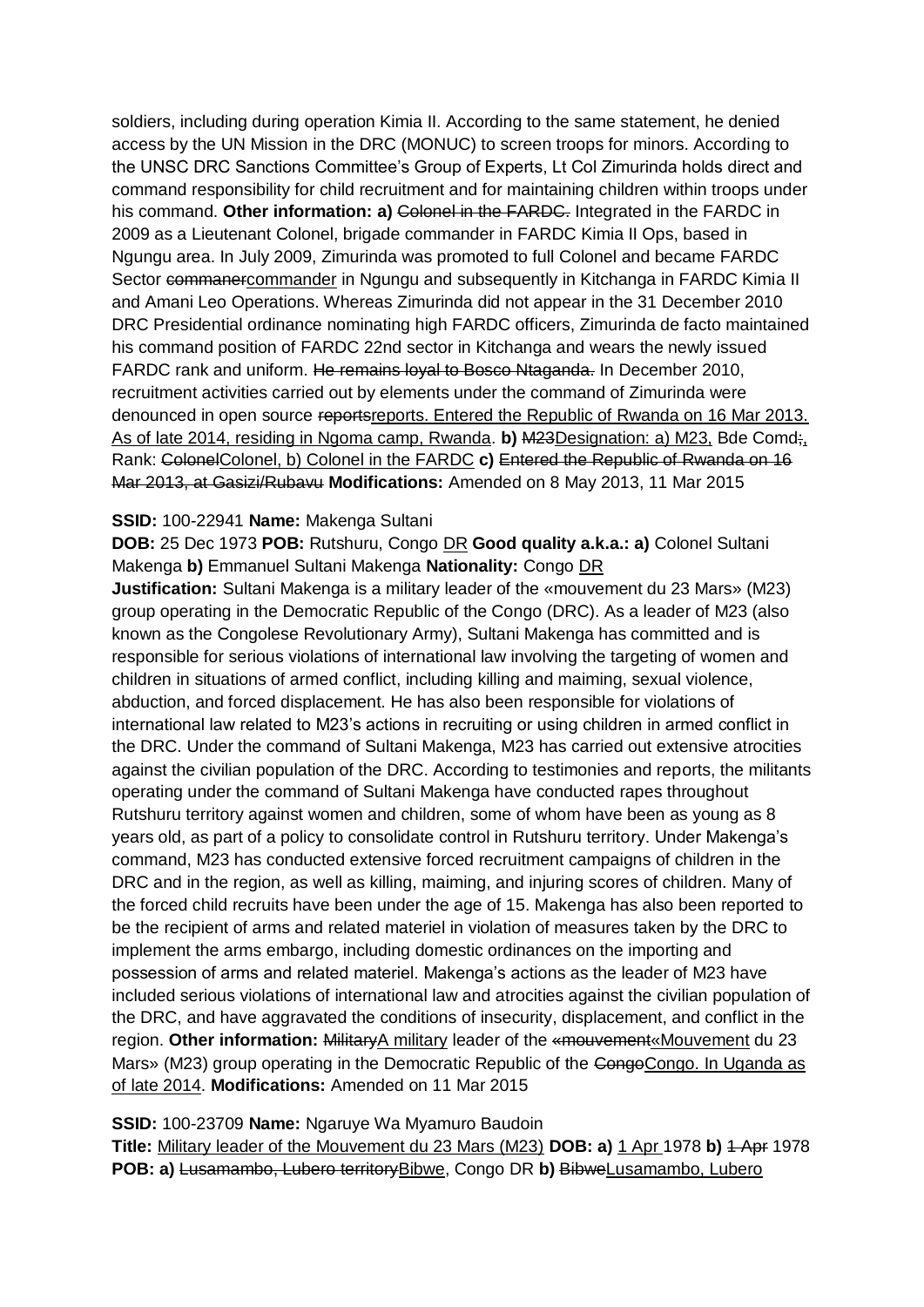territory, Congo DR **Good quality a.k.a.:** Colonel Baudoin Ngaruye **Address:** Rubavu / Mudende, Rubavu, Rwanda (Current address)Rwanda **Nationality:** Congo DR **Identification document:** Other No. 1-78-09-44621-80, Congo (FARDC ID) **Justification:** In April 2012, Ngaruye commanded the ex-CNDP mutiny, known as the Mouvement du 23 Mars (M23), under the orders of General Ntaganda. He is currently the third highest ranking military commander within the M23. The Group of experts on the DRC previously recommended him for designation in 2008 and 2009. He is responsible for and has committed severe violations of human rights and international law. He recruited and trained hundreds of children between 2008 and 2009 and then towards the end of 2010 for the M23. He has committed killing, maiming and abductions, often targeting women. He is responsible for executions and torture of deserters within the M23. In 2009 within the FARDC, he gave the orders to kill all men in Shalio village of Walikale. He also provided weapons, munitions and salaries in Masisi and Walikale under the direct orders from Ntaganda. In 2010 he orchestrated the forced displacement and expropriation of populations in the area of Lukopfu. He has also been extensively involved in criminal networks within the FARDC deriving profits from the mineral trade which led to tensions and violence with Colonel Innocent Zimurinda in 2011. **Other information: a)** Military leader of the Mouvement du 23 Mars (M23).Designation: Brigadier General **b)** Rank: Bde Gen **c)** Entered the Republic of Rwanda on 16 Mar 2013 at Gasizi/RubavuMarch 2013. As of late 2014, living in Ngoma camp, Rwanda. **Modifications:** Listed on 19 Dec 2012, amended on 8 May 2013, 11 Mar 2015

### **SSID:** 100-23719 **Name:** Kaina Innocent

**POB:** Bunagana, Rutshuru territory, Congo DR **Good quality a.k.a.: a)** Colonel Innocent Kaina **b)** India Queen **Low quality a.k.a.:** India Queen

**Justification:** Innocent Kaina is currently a Sector commander in the Mouvement du 23 Mars (M23). He is responsible for and has committed serious violations of international law and human rights. In July 2007 the Garrison Military Tribunal of Kinshasa found Kaina responsible for crime against humanity committed in the District of Ituri, between May 2003 and December 2005. He was released in 2009 as part of the peace agreement between the Congolese government and the CNDP. Within the FARDC in 2009, he has been guilty of executions, abductions and maiming in Masisi territory. As Commander under the orders of General Ntaganda, he initiated the ex-CNDP mutiny in Rutshuru territory in April 2012. He ensured the security of the mutineers out of Masisi. Between May and August 2012, he oversaw the recruitment and training of over 150 children for the M23 rebellion, shooting the boys who had tried to escape. In July 2012 he travelled to Berunda and Degho for mobilization and recruitment activities for the M23. **Other information:** In Rwanda as of late 2014. **Modifications:** Listed on 19 Dec 2012, amended on 11 Mar 2015

### **SSID:** 100-23788 **Name:** Badege Eric

### **DOB:** 1971 **Nationality:** Congo DR

**Justification: a)** According to a November 15, 2012, final report by the Group of Experts on the Democratic Republic of the Congo, "...Lt. Col. Eric Badege had become the focal point of M23 in Masisi and commanded joint operations... " with another military leader. Additionally, "a series of coordinated attacks carried out in August [2012] by Lt. Col. Badege... enabled M23 to destabilize a considerable part of Masisi territory." "According to former combatants, Lt Col. Badege... acted under the orders of Col. Makenga when he orchestrated the attacks. **b)** As a military commander of M23, Badege is responsible for serious violations involving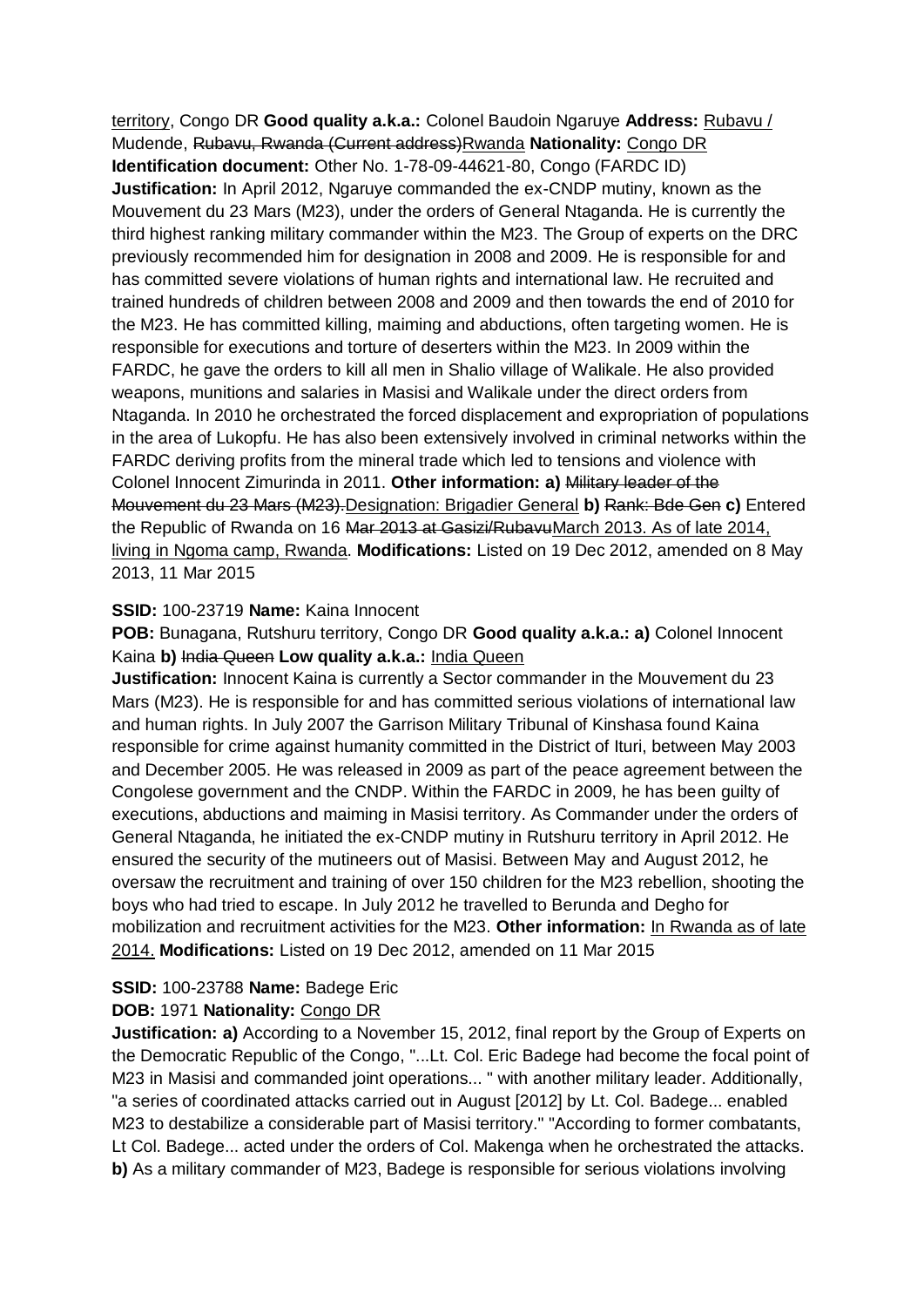the targeting of children or women in situations of armed conflict. According to the November 2012 Group of Experts report, there have been several major incidents of indiscriminate killings of civilians, including women and children. Since May 2012 Raia Mutomboki, under the command of M23, have killed hundreds of civilians in a series of coordinated attacks. In August, Badege carried out joint attacks which involved the indiscriminate killing of civilians. The November Group of Experts report states that these attacks were jointly orchestrated by Badege and Colonel Makoma Semivumbi Jacques. According to the Group of Experts Report, local leaders from Masisi stated that Badege commanded these Raia Mutomboki attacks on the ground. **c)** According to a July 28, 2012, Radio Okapi article, "the administrator of Masisi announced this Saturday, July 28th, the defection of the commander of the 2nd Battalion of the 410th Regiment FARDC base Nabiondo, about thirty kilometers northwest of Goma in North Kivu. According to him, Colonel Eric Badege and more than a hundred soldiers headed Friday to Rubaya, 80 kilometers north of Nabiondo. This information has been confirmed by several sources." **d)** According to a November 23, 2012 BBC article, M23 was formed when former members of the CNDP who had been integrated into the FARDC began to protest against bad conditions and pay, and lack of full implementation of the March 23, 2009 peace deal between the CNDP and the DRC that led to the CNDP's integration into the FARDC. **e)** M23 has been engaged in active military operations in order to take control of territory in eastern DRC, according to the November 2012 IPIS report. M23 and FARDC fought over control of several towns and villages in eastern DRC on July 24 and July 25, 2012; M23 attacked the FARDC in Rumangabo on July 26, 2012; M23 drove FARDC from Kibumba on November 17, 2012; and M23 took control of Goma on November 20, 2012. **f)** According to the November 2012 Group of Experts report, several ex-M23 combatants claim that M23 leaders summarily executed dozens of children who attempted to escape after being recruited as M23 child soldiers. **g)** According to a September 11, 2012 report by Human Rights Watch (HRW), a Rwandan man, 18, who escaped after being forcibly recruited in Rwanda told HRW that he witnessed the execution of a 16-year old boy from his M23 unit who had tried to flee in June. The boy was captured and beaten to death by M23 fighters in front of the other recruits. An M23 commander who ordered his killing then allegedly told the other recruits "[h]e wanted to abandon us," as an explanation for why the boy had been killed. The report also states that witnesses claimed that at least 33 new recruits and other M23 fighters were summarily executed when they attempted to flee. Some were tied up and shot in front of other recruits as an example of the punishment they could receive. One young recruit told HRW, "[w]hen we were with M23, they said [we had a choice] and could stay with them or we could die. Lots of people tried to escape. Some were found and then that was immediately their death." **Modifications:**  Listed on 5 Feb 2013, amended on 11 Mar 2015

#### **SSID:** 100-23793 **Name:** Runiga Jean-Marie Lugerero

**DOB: a)** 1960 (approximately) **b)** 9 Sep 1966 **POB:** Bukavu, Congo DR **Good quality a.k.a.:** Jean-Marie Rugerero **Address:** Rubavu / Mudende, Rubavu, Rwanda (Current address)Rwanda

**Justification: a)** A July 9, 2012 document signed by M23 leader Sultani Makenga named Runiga as the coordinator of the political wing of M23. According to the document, Runiga's appointment was prompted by the need to ensure the visibility of the M23 cause. **b)** Runiga is named as the "President" of the M23 in postings on the group's website. His leadership role is corroborated by the November 2012 Group of Experts report, which refers to Runiga as the "leader of the M23". **c)** According to a December 13, 2012 Associated Press article,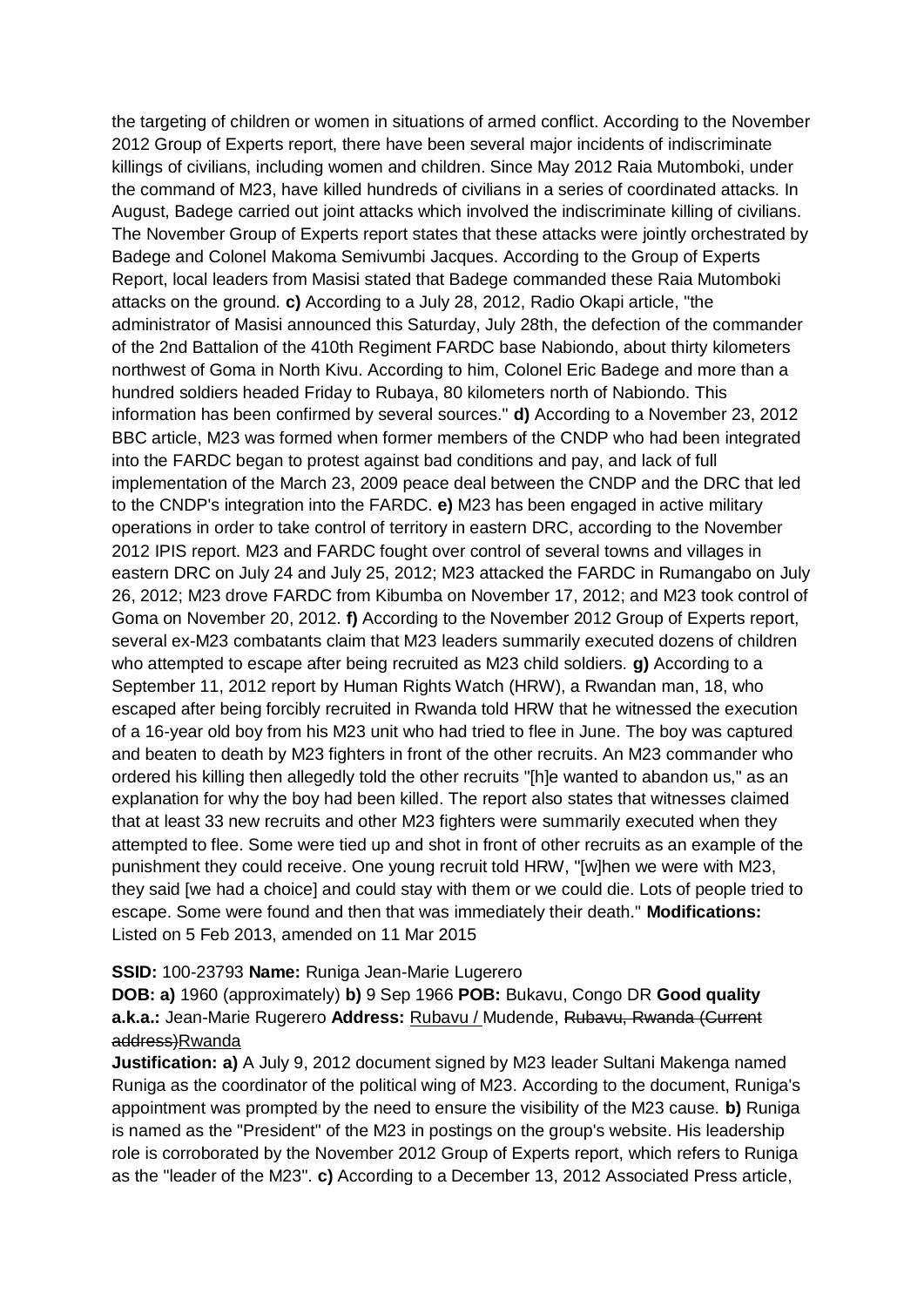Runiga showed the Associated Press a list of demands that he said will be presented to the Congolese government. Included in the demands are the resignation of Kabila and the dissolution of the national assembly. Runiga indicated that if given the opportunity, M23 could retake Goma. "And at this time we will not retreat," Runiga told the Associated Press. He also indicated that M23's political branch should resume its control of Goma as a precondition to negotiations. "I think our members who are in Kampala represent us. In due time I will be there, too. I am waiting for things to be organized and when Kabila will be there, I will go, too," Runiga said. **d)** According to a November 26, 2012 Le Figaro article, Runiga met with DRC President Kabila on November 24, 2012 to begin discussions. Separately, in an interview with Le Figaro, Runiga stated, "M23 is composed primarily of former FARDC military members who defected to protest the non-respect of the March 23, 2009 accords." He added, "M23's soldiers are deserters from the army who left with their arms in hand. Recently, we recovered a lot of equipment from a military base in Bunagana. For the moment, this allows us to regain territory each day and to repel all the attacks from the FARDC. Our revolution is Congolese, led by the Congolese, for the Congolese people." **e)**  According to a November 22, 2012 Reuters article, Runiga stated that M23 had the capacity to hang on to Goma after M23's forces were bolstered by mutinying Congolese soldiers from the FARDC: "Firstly we have a disciplined army, and also we have the FARDC soldiers who've joined us. They're our brothers, they'll be retrained and recycled then we'll work with them." **f)** According to a November 27, 2012 article published in The Guardian, Runiga indicated that M23 would refuse to obey a call by regional leaders of the International Conference of the Great Lakes to leave Goma in order to pave the way for peace talks. Instead, Runiga stated that M23's withdrawal from Goma would be the result, not a precondition, of negotiation. **g)** According to the 15 November 2012 Final Report of the Group of Experts, Runiga led a delegation that travelled to Kampala, Uganda on July 29, 2012 and finalized the M23 movement's 21-point agenda ahead of anticipated negotiations at the International Conference on the Great Lakes Region. **h)** According to a November 23, 2012 BBC article, M23 was formed when former members of the CNDP who had been integrated into the FARDC began to protest against bad conditions and pay, and lack of full implementation of the March 23, 2009 peace deal between the CNDP and the DRC that led to the CNDP's integration into the FARDC. **i)** M23 has been engaged in active military operations in order to take control of territory in eastern DRC, according to the November 2012 IPIS report. M23 and FARDC fought over control of several towns and villages in eastern DRC on July 24 and July 25, 2012; M23 attacked the FARDC in Rumangabo on July 26, 2012; M23 drove FARDC from Kibumba on November 17, 2012; and M23 took control of Goma on November 20, 2012. **j)** According to the November 2012 Group of Experts report, several ex-M23 combatants claim that M23 leaders summarily executed dozens of children who attempted to escape after being recruited as M23 child soldiers. **k)** According to a September 11, 2012 report by Human Rights Watch (HRW), a Rwandan man, 18, who escaped after being forcibly recruited in Rwanda told HRW that he witnessed the execution of a 16-year old boy from his M23 unit who had tried to flee in June. The boy was captured and beaten to death by M23 fighters in front of the other recruits. An M23 commander who ordered his killing then allegedly told the other recruits "[h]e wanted to abandon us," as an explanation for why the boy had been killed. The report also states that witnesses claimed that at least 33 new recruits and other M23 fighters were summarily executed when they attempted to flee. Some were tied up and shot in front of other recruits as an example of the punishment they could receive. One young recruits told HRW, "[w]hen we were with M23, they said [we had a choice] and could stay with them or we could die. Lots of people tried to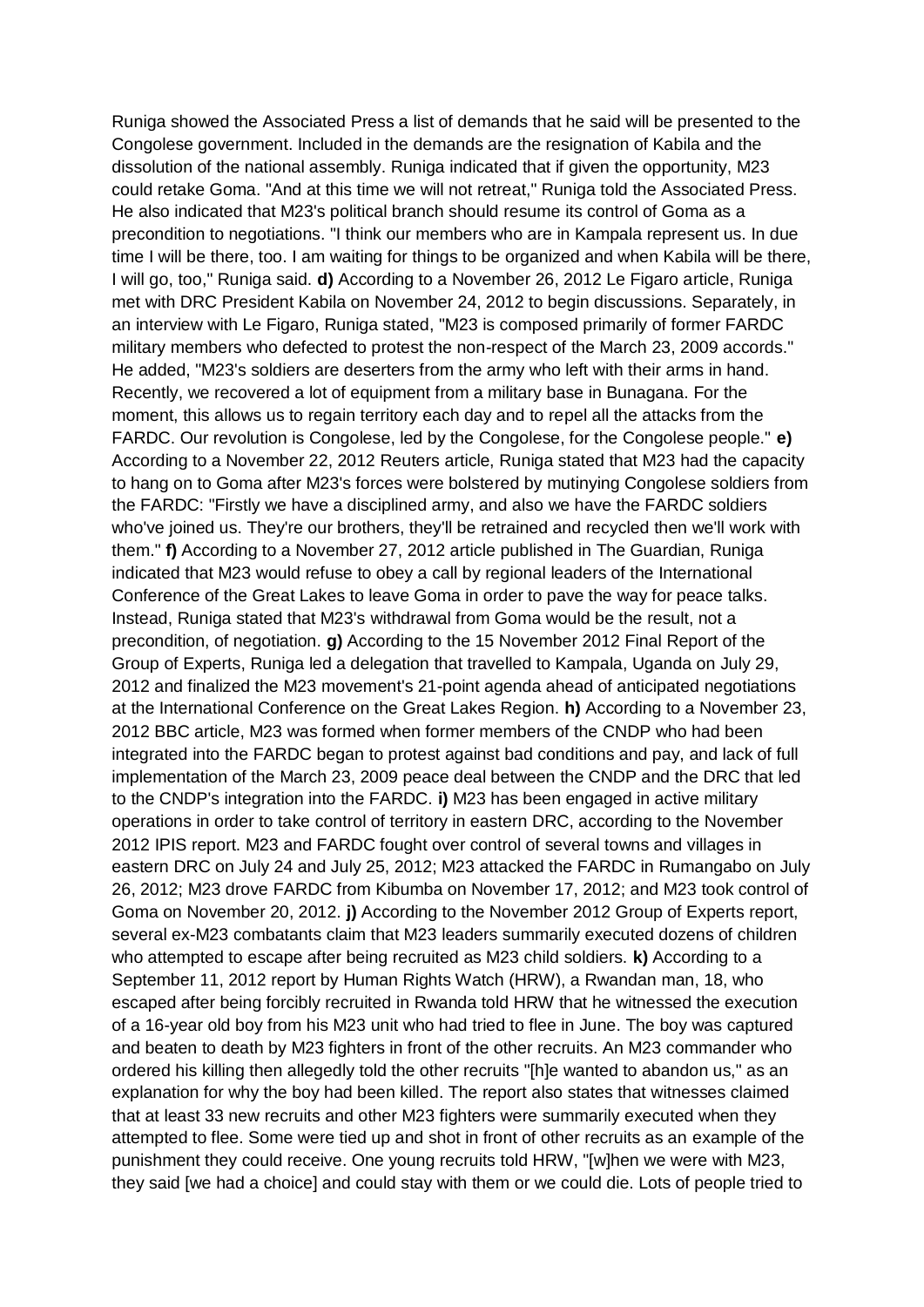escape. Some were found and then that was immediately their death. **Other information: a)**  M23Designation: M23, President **b)** Entered the Republic of Rwanda on 16 Mar 2013, at Gasizi/Rubavu2013. As of late 2014, residing in Rwanda. **Modifications:** Listed on 5 Feb 2013, amended on 8 May 2013, 11 Mar 2015

# **Entities**

**SSID:** 100-3417 **Name:** Congomet Trading House

**F.k.a.:** Congocom **Address:** Butembo, North Kivu, Congo DR

**Justification:** Congomet trading House was owned by Kisoni Kambale (deceased on 5 July 2007 and subsequently delisted on 24 April 2008 by the Security Council Committee established pursuant to resolution 1533 (2004)). Kambale acquired almost all the gold production in the Mongbwalu district, which was controlled by the FNI. The FNI derived substantial income from taxes imposed on this production. This constitutes «provision of assistance» to illegal armed groups in breach of the arms embargo of resolutions 1493 (2003) and 1596 (2005). **Other information:** No longer exists as a gold trading house in Butembo, North Kivu. **Modifications:** Amended on 8 May 2013, 11 Mar 2015

**SSID:** 100-3425 **Name:** Compagnie Aerienne Des Grands Lacs (CAGL) **Spelling variant:**  Great Lakes Business Company (GLBC) (English)

**Good quality a.k.a.: CAGL Address: a) CAGL, Avenue Président Mobutu, Goma, Congo** DR **b)** Gisenyi, Rwanda **c)** P.O.Box 315, Goma, Congo DR

**Justification:** CAGL is a company owned by Douglas Mpamo, an individual already subject to sanctions under resolution 1596 (2005). CAGL was used to transport arms and ammunition in violation of the arms embargo of resolutions 1493 (2003) and 1596 (2005). **Other information:** As of December 2008, GLBC no longer had any operational aircraft, although several aircraft continued flying in 2008 despite UN sanctions. **Modifications:**  Amended on 8 May 2013, 11 Mar 2015

### **SSID:** 100-3440 **Name:** Machanga LTD

**Address:** Plot 55A, Upper Kololo Terrace, Kampala, Uganda

**Justification:** Machanga bought gold through a regular commercial relationship with traders in the DRC tightly linked to militias. This constitutes «provision of assistance» to illegal armed groups in breach of the arms embargo of resolutions 1493 (2003) and 1596 (2005). **Other information:** Gold export company (Directors: Mr. Rajendra Kumar Vaya and Mr. Hirendra M. Vaya). In 2010, assets belonging to Machanga, held in the account of Emirates Gold, were frozen by bankBank of Nova Scotia Mocatta (UK). The previous ownerowners of Machanga, Rajendra Kumar, and his brother Vipul Kumar,Machanga have remained involved in purchasing gold from eastern DRC. **Modifications:** Amended on 11 Mar 2015

**SSID:** 100-3447 **Name:** Tous Pour La Paix Et Le Developpement (NGO)

**Good quality a.k.a.:** TPD **Address:** Goma, North Kivu, Congo DR

**Justification:** Implicated in violation of the arms embargo, by providing assistance to RCD-G, particularly in supplying trucks to transport arms and troops, and also by transporting weapons for distribution to parts of the population in Masisi and Rutshuru, North Kivu, in early 2005. **Other information:** Goma, with provincial committees in South Kivu, Kasai Occidental, Kasai OrientaandOriental and Maniema. Officially suspended all activities since 2008. In practice, as of June 2011 TPD offices are open and involved in cases related to returns of IDPs, community reconciliation initiatives, land conflict settlements, etc. The TPD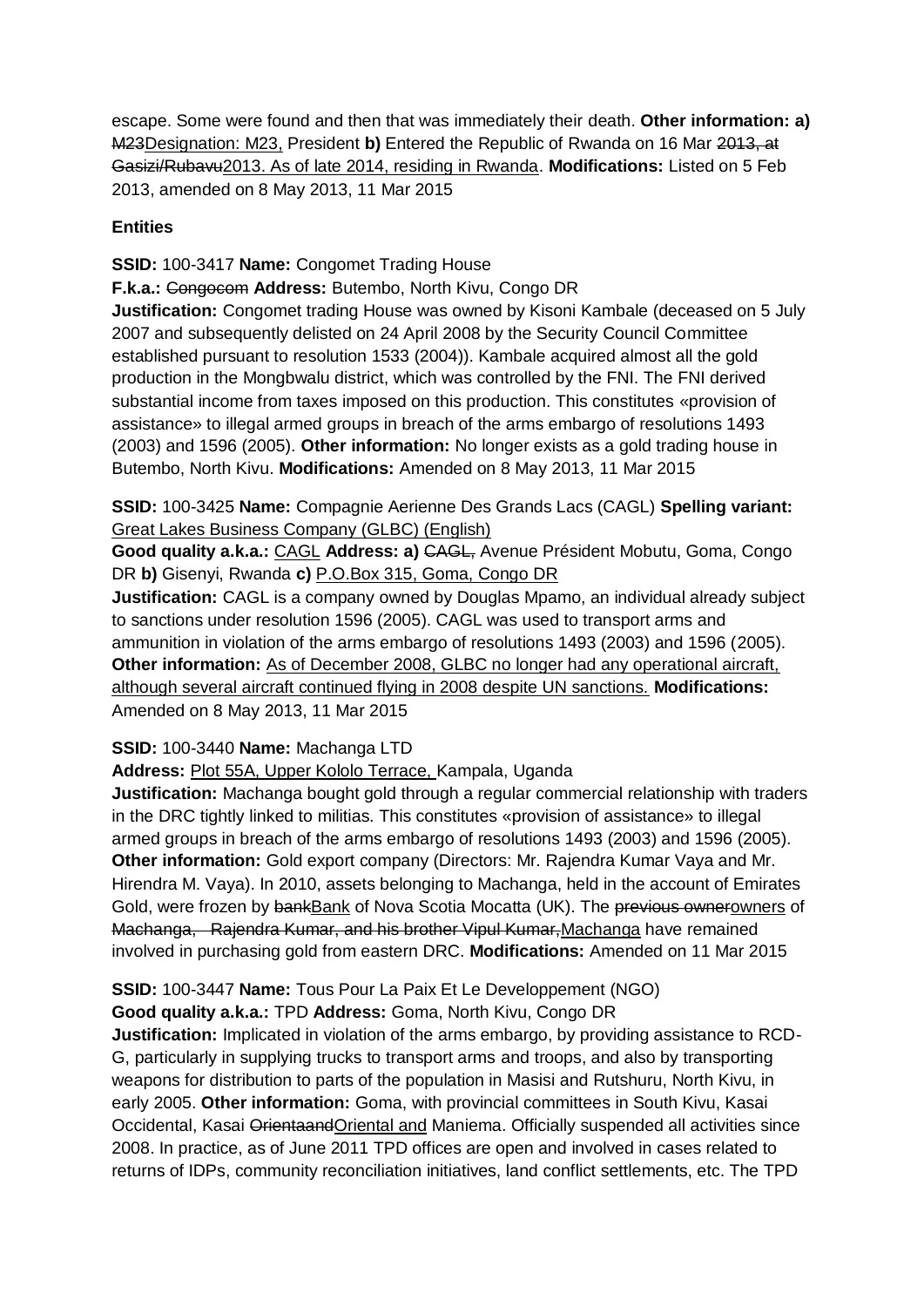President is Eugene Serufuli and Vice-President is Saverina Karomba. Important members include North Kivu provincial deputies Robert Seninga and Bertin Kirivita **Modifications:**  Amended on 8 May 2013, 11 Mar 2015

**SSID:** 100-3454 **Name:** Uganda Commercial Impex (UCI) LTD

**Address: a)** KajokaPlot 22, Kanjokya Street, KisementeKamwokya, Kampala, Uganda (Tel.: +256 41 533 578/9) **b)** P.O.Box 22709, Kampala, Uganda

**Justification:** UCI bought gold through a regular commercial relationship with traders in the DRC tightly linked to militias. This constitutes «provision of assistance» to illegal armed groups in breach of the arms embargo of resolutions 1493 (2003) and 1596 (2005). **Other information:** Gold export company (Former DirectorsDirectors Mr. J. VJamnadas V. Lodhia – known as «Chuni» – and his sonsons Mr. Kunal J. Lodhia and Jitendra J. Lodhia). In January 2011, Ugandan authorities notified the Committee that following an exemption on its financial holdings, Emirates Gold repaid UCI's dept to Crane Bank in Kampala, leading to final closure of its accounts. The previous ownerdirectors of UCI, J.V. Lodhia and his son Kumal LodhiaUCI have remained involved in purchasing gold from eastern DRC. **Modifications:** Amended on 8 May 2013, 11 Mar 2015

**SSID:** 100-23799 **Name:** Forces démocratiques de libération du Rwanda (FDLR) **Good quality a.k.a.: a)** FDLR **b)** Force Combattante Abacunguzi **c)** FOCACombatant Force for the Liberation of Rwanda **d)** Combatant Force for the Liberation of RwandaFOCA **Address: a)** North Kivu, Congo DR **b)** South Kivu, Congo DR

**Justification: a)** The Forces démocratiques de libération du Rwanda (FDLR) is one of the largest foreign armed groups operating in the territory of the Democratic Republic of the Congo (DRC). The group was formed in 2000, and has committed serious violations of international law involving the targeting of women and children in armed conflict, including killing and maiming, sexual violence, and forced displacement. **b)** According to a 2010 report from Amnesty International, the FDLR were responsible for the killings of ninety-six civilians in Busurguni, Walikali territory. Some of the victims were burned alive in their homes. **c)**  According to the same source, in June 2010, an NGO medical centre reported around sixty cases a month of girls and women who had been raped in the southern Lubero territory, North-Kivu by armed groups including the FDLR. **d)** According to a December 20, 2010 report from Human Rights Watch (HRW), there has been documented evidence of the FDLR actively conducting child recruitment. HRW has identified at least 83 Congolese children under the age of 18, some as young as 14, who have been forcibly recruited by the FDLR. **e)**  In January 2012, HRW reported that FDLR combatants attacked numerous villages in the Masisi territory, killing six civilians, raping two women, and abducting at least 48 people. According to a June 2012 report from HRW, in May 2012 FDLR fighters attacked civilians in Kamananga and Lumenje, in South Kivu province, as well as in Chambucha, Walikale territory, and villages in the Ufumandu area of Masisi territory, North Kivu province. In these attacks, FDLR fighters with machetes and knives hacked to death dozens of civilians, including numerous children. **f)** According to the June 2012 Group of Experts Report, the FDLR attacked several villages in South Kivu from December 31, 2011 to January 4, 2012. A United Nations investigation confirmed that at least 33 persons, including 9 children and 6 women, had been killed, either burned alive, decapitated or shot during the attack. In addition, one woman and one girl had been raped. **g)** The June 2012 Group of Experts Report also states that a United Nations investigation confirmed that the FDLR massacred at least 14 civilians, including 5 women and 5 children in South Kivu in May 2012. According to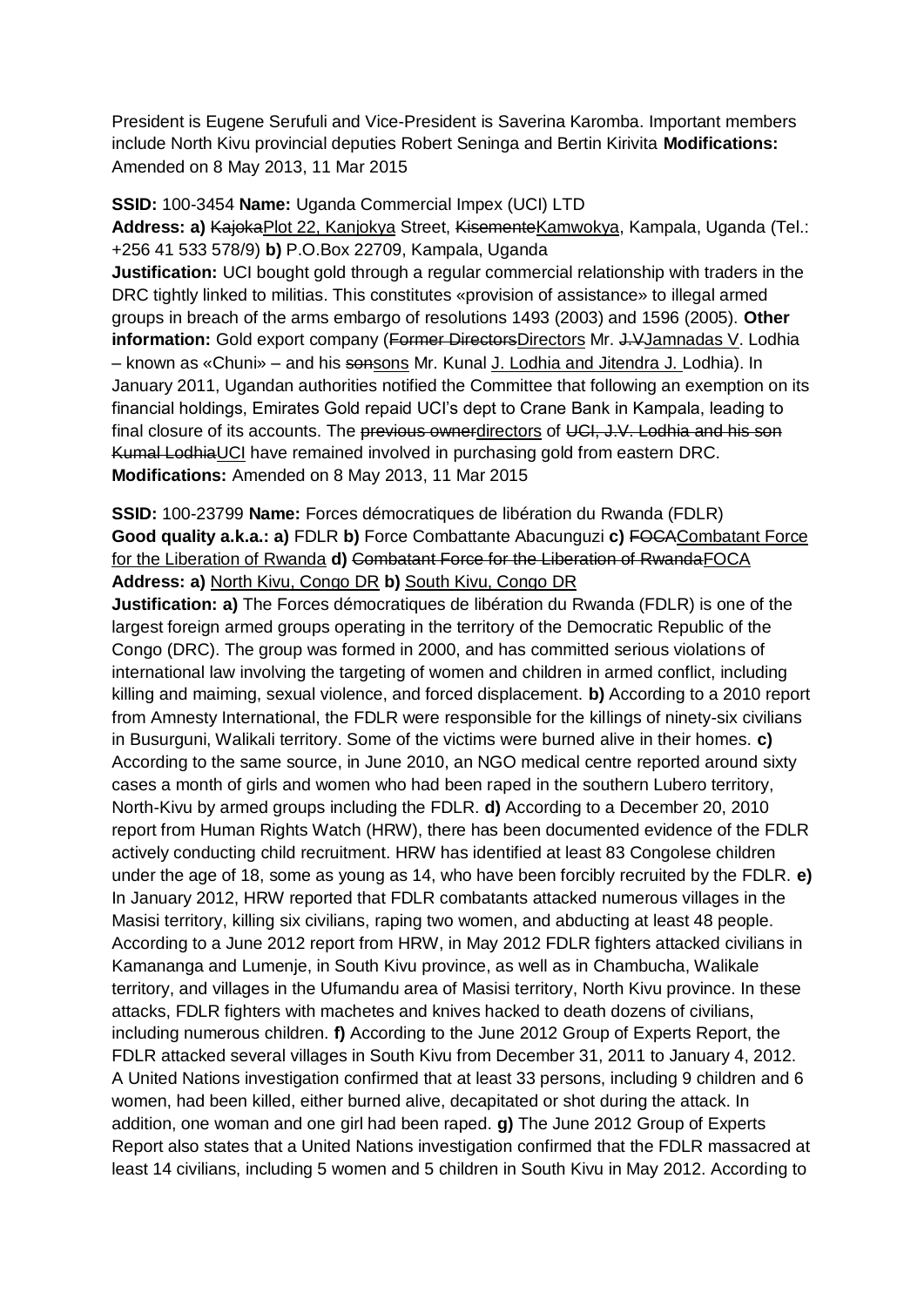the November 2012 Group of Experts report, the UN documented at least 106 incidents of sexual violence committed by the FDLR between December 2011 and September 2012. The November 2012 Group of Experts report notes that, according to a UN investigation, the FDLR raped seven women in the night of 10 March 2012, including a minor, in Kalinganya, Kabare territory. The FDLR attacked the village again on 10 April 2012 and raped three of the women for the second time. The November 2012 Group of Experts report also reports 11 killings by the FDLR in Bushibwambombo, Kalehe on 6 April 2012, and FDLR involvement in 19 further killings in Masisi territory, including five minors and six women, in May. **Other information: a)** Location: North and South Kivu, DRC **b)** fdlr@fmx.de; fldrrse@yahoo.fr; fdlr@gmx.netEmail: Fdlr@fmx.de (mailto:Fdlr@fmx.de); fldrrse@yahoo.fr (mailto:fldrrse@yahoo.fr); fdlr@gmx.net (mailto:fdlr@gmx.net); fdlrsrt@gmail.com (mailto:fdlrsrt@gmail.com); humura2020@gmail.com (mailto:humura2020@gmail.com) **Modifications:** Listed on 5 Feb 2013, amended on 8 May 2013, 11 Mar 2015

### **SSID:** 100-23811 **Name:** M23

# **Good quality a.k.a.:** Mouvement du 23 mars

**Justification: a)** The Mouvement Du 23 Mars (M23) is an armed group operating in the Democratic Republic of the Congo (DRC) that has been the recipient of arms and related materiel, including advice, training, and assistance related to military activities. Several eyewitness testimonies state that M23 receives general military supplies from the Rwandan Defense Forces (RDF) in the form of weapons and ammunition in addition to materiel support for combat operations. **b)** M23 has been complicit in and responsible for committing serious violations of international law involving the targeting of women and children in situations of armed conflict in the DRC including killing and maiming, sexual violence, abduction, and forced displacement. According to numerous reports, investigations, and testimonies from eyewitnesses, M23 has been responsible for carrying out mass killings of civilians, as well as raping women and children throughout various regions of the DRC. Several reports indicate that M23 fighters have carried out 46 rapes against women and girls, the youngest of which was 8 years old. In addition to reports of sexual violence, M23 has also carried out extensive forced recruitment campaigns of children into the ranks of the group. It is estimated that M23 has carried out the forced recruitment of 146 young men and boys in the Rutshuru territory alone in eastern DRC since July 2012. Some of the victims have been as young as 15 years old. **c)** The atrocities committed by M23 against the civilian population of the DRC, as well as M23's forced recruitment campaign, and being the recipient of arms and military assistance has dramatically contributed to instability and conflict within the region and in some instances, violated international law. **Other information:** Email: mouvementdu23mars1@gmail.com

(mailto:mouvementdu23mars1@gmail.com) **Modifications:** Listed on 5 Feb 2013, amended on 8 May 2013, 11 Mar 2015

#### **SSID:** 100-27961 **Name:** Allied Democratic Forces (ADF)ADF

**Good quality a.k.a.: a)** Forces démocratiques alliées - Armée nationale de libération de l'OugandaAllied Democratic Forces **b)** ADF/NALU **c)** Islamic Alliance of Democratic Forces **F.k.a.: a)** Forces Démocratiques Alliées - Armée Nationale de Libération de l'Ouganda **b)**  ADF/NALU **c)** NALU **Address:** North Kivu Province, Congo DR

**Justification: a)** The ADF has recruited and used child soldiers in violation of applicable international law (UNSCR paragraph 4 (d)). The United Nations Group of Experts on the Democratic Republic of the Congo's ("GOE") 2013 final report stated that the GOE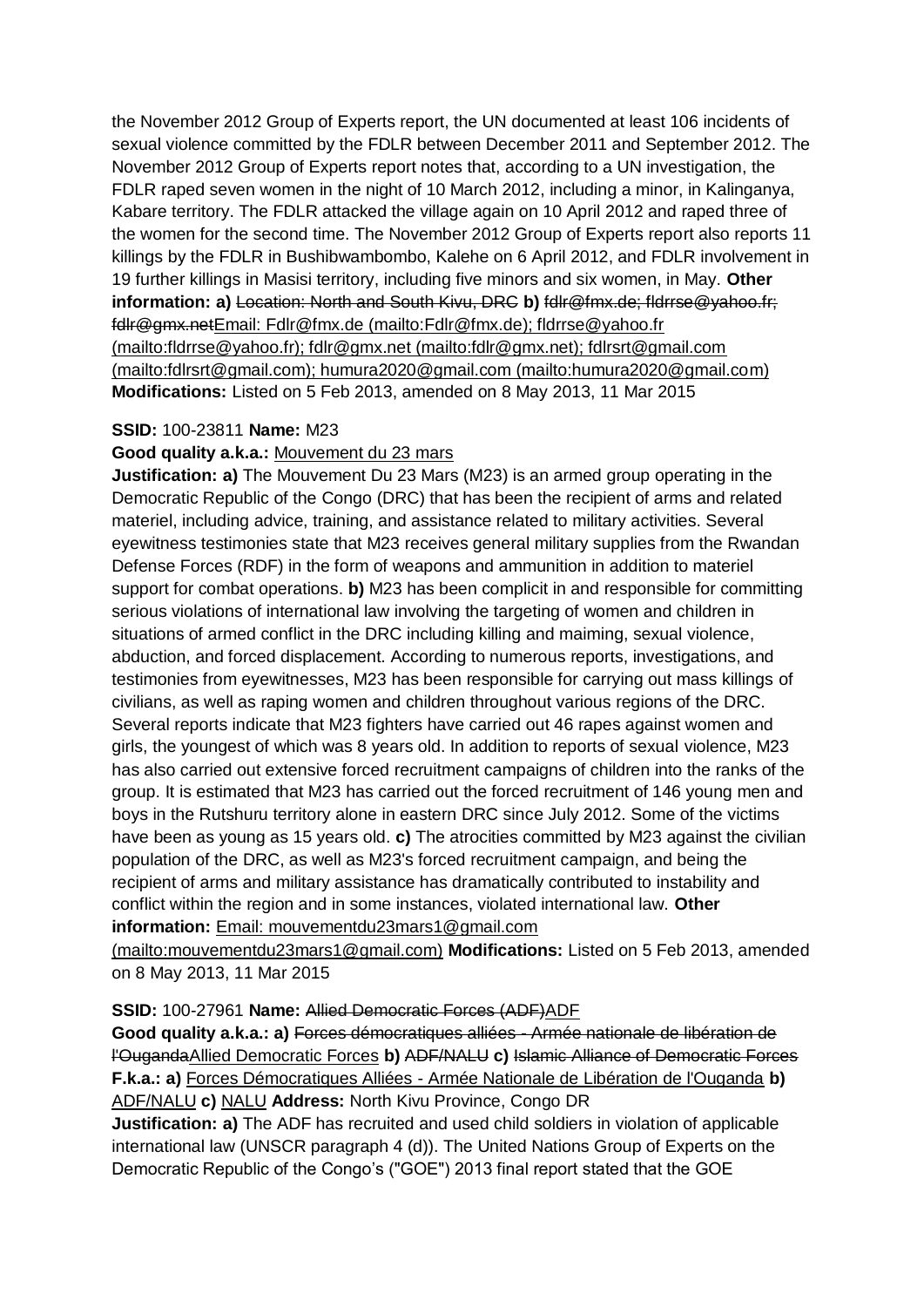interviewed three former ADF fighters who had escaped during 2013 and who described how ADF recruiters in Uganda lure people to the DRC with false promises of employment (for adults) and free education (for children) and then force them to join the ADF. Also according to the GOE's report, former ADF fighters told the GOE that the ADF's training groups typically include adult men and boys and two boys who escaped from the ADF in 2013 told the GOE that they had received military training from the ADF. The GOE report also includes an account of ADF's training by a "former ADF child soldier". According to the GOE's 2012 final report, the ADF recruits include children, as exemplified by the case of an ADF recruiter who was captured by Ugandan authorities in Kasese with six young boys on his way to the DRC in Jul 2012. A specific example of the ADF's recruitment and use of children is seen in a 6 Jan 2009 letter from the former Africa Director for Human Rights Watch, Georgette Gagnon, to Uganda's former Minister of Justice, Kiddhu Makubuyu, stating that a boy named Bushobozi Irumba was abducted at 9 years of age by the ADF in 2000. He was required to provide transport and other services to ADF fighters. In addition, "The Africa Report" cited allegations that the ADF is allegedly recruiting children as young as 10 years of age as child soldiers and cited a Uganda People's Defence Force (UPDF) spokesperson as stating that the UPDF rescued 30 children from a training camp on Buvuma Island in Lake Victoria. **b)** The ADF has also committed numerous violations of international human rights and international humanitarian law against women and children, including killing, maiming, and sexual violence (UNSCR paragraph 4 (e)). According to the GOE 2013 final report, in 2013 the ADF attacked numerous villages, which prompted more than 66,000 people to flee into Uganda. These attacks depopulated a large area, which ADF has since controlled by abducting or killing people who return to their villages. Between Jul and Sep 2013, ADF decapitated at least five people in the Kamango area, shot several others, and kidnapped dozens more. These actions terrorized the local population and deterred people from returning home. The Global Horizontal Note, a monitoring and reporting mechanism of grave violations against children in situations of armed conflict, reported to the Security Council's Working Group on Children and Armed Conflict (CAAC) that during the Oct to Dec 2013 reporting period, ADF was responsible for 14 of the 18 child casualties documented, including in an incident on 11 Dec 2013, in Beni territory, North Kivu, when ADF attacked the village of Musuku, killing 23 people, including 11 children (three girls and eight boys), aged 2 months to 17 years. All victims had all been severely mutilated with machetes, including two children who survived the attack. The Mar 2014 Report of the Secretary General on Conflict Related Sexual Violence identifies the "Allied Democratic Forces — National Army for the Liberation of Uganda" on its list of "Parties credibly suspected of committing or being responsible for rape or other forms of sexual violence in situations of armed conflict." **c)** The ADF has also participated in attacks against the UN Organization Stabilization Mission in the DRC (MONUSCO) peacekeepers (UNSCR paragraph 4 (i)). MONUSCO reported that ADF has conducted at least two attacks on MONUSCO peacekeepers. The first, on 14 Jul 2013, was an attack on a MONUSCO patrol on the road between Mbau and Kamango. This attack is detailed in the 2013 GOE final report. The second attack occurred on 3 Mar 2014. A MONUSCO vehicle was attacked with grenades 10 kilometres from the Mavivi airport in Beni, resulting in injuries to five peacekeepers. **Relation:** The ADF's leader is Mukulu Jamil (SSID 100-3217) **Other information: a)** The AFD was created in 1995 and is located in the mountainous DRC-Uganda border area. According to the GOE's 2013 final report, citing Ugandan officials and UN sources, in 2013 the ADF had an estimated strength of 1,200 to 1,500 armed fighters located in north-east Beni Territory of North Kivu province, close to the border with Uganda.